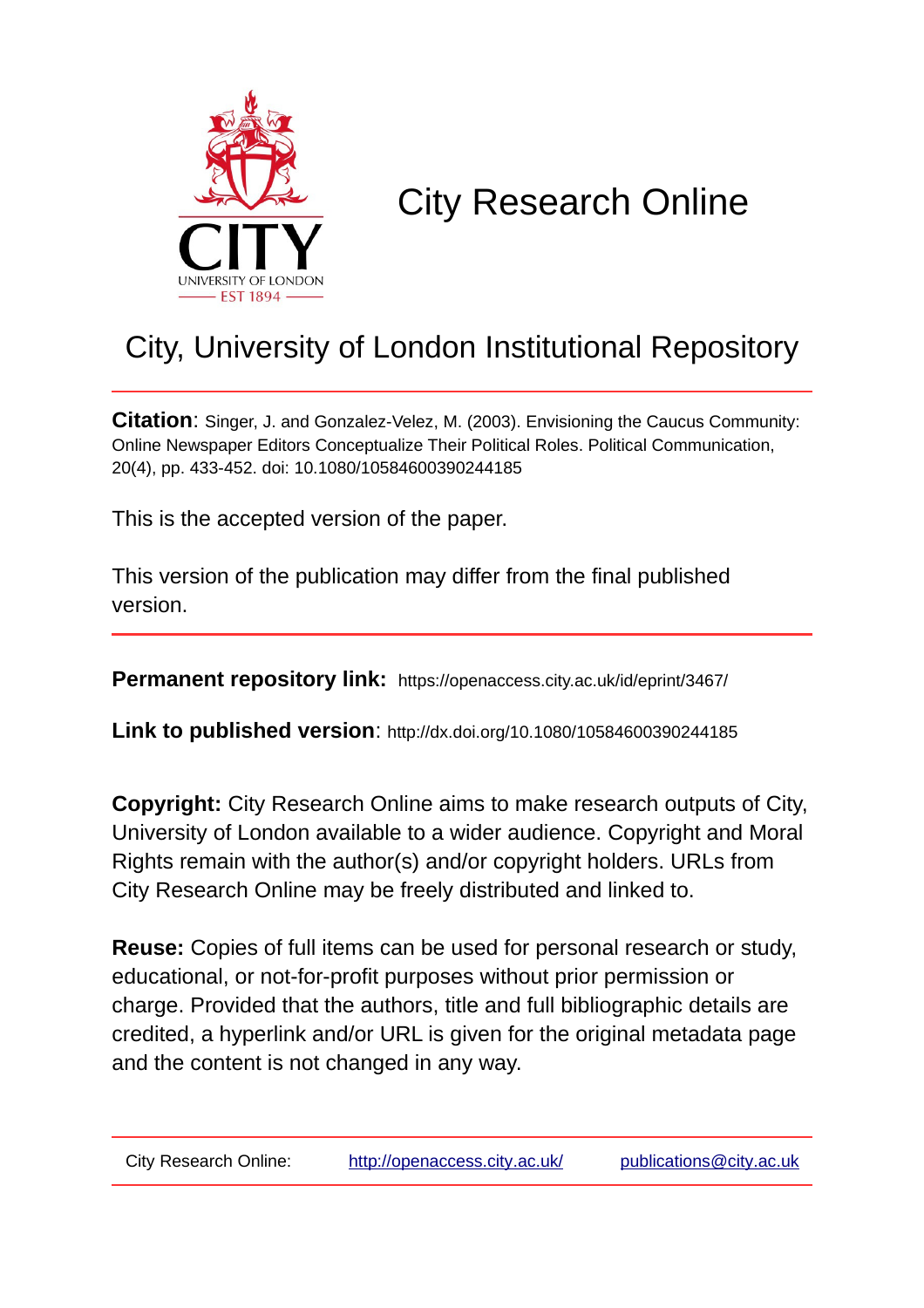#### *Copyright information*

The final and definitive version of this manuscript has been published in: *Political Communication* © 2003; all rights reserved, Routledge / Taylor & Francis Group Abstract available at: http://www.tandfonline.com/doi/abs/10.1080/10584600390244185#.U\_tyH7SvvVo DOI: 10.1080/10584600390244185

#### *Please cite as:*

Singer, J. B., and Gonzalez-Velez, M. (2003). Envisioning the Caucus Community: Online newspaper editors conceptualize their political roles. *Political Communication* 20 (4), 433-452.

## **ENVISIONING THE CAUCUS COMMUNITY: Online Newspaper Editors Conceptualize Their Political Roles**

Jane B. Singer and Mirerza Gonzalez-Velez

#### **ABSTRACT**

This paper explores how local newspaper editors, as they move online and develop increasingly comprehensive and sophisticated Web sites, conceptualize the ways in which they might take advantage of the opportunities afforded by this new medium. To do so, it considers five caucus-specific sites in light of the notion of a potentially reinvigorated public sphere. The results suggest that despite the participatory nature of the medium, local newspapers' efforts to facilitate formation of an online democratic community remain tentative. Online editors recognize interactivity as a key attribute of the Web, but most are only just beginning to explore ways to move beyond their traditional role as information providers to create a space for meaningful political discourse.

#### **KEY WORDS**

caucus, community, Internet, news, newspapers, online, public sphere, Web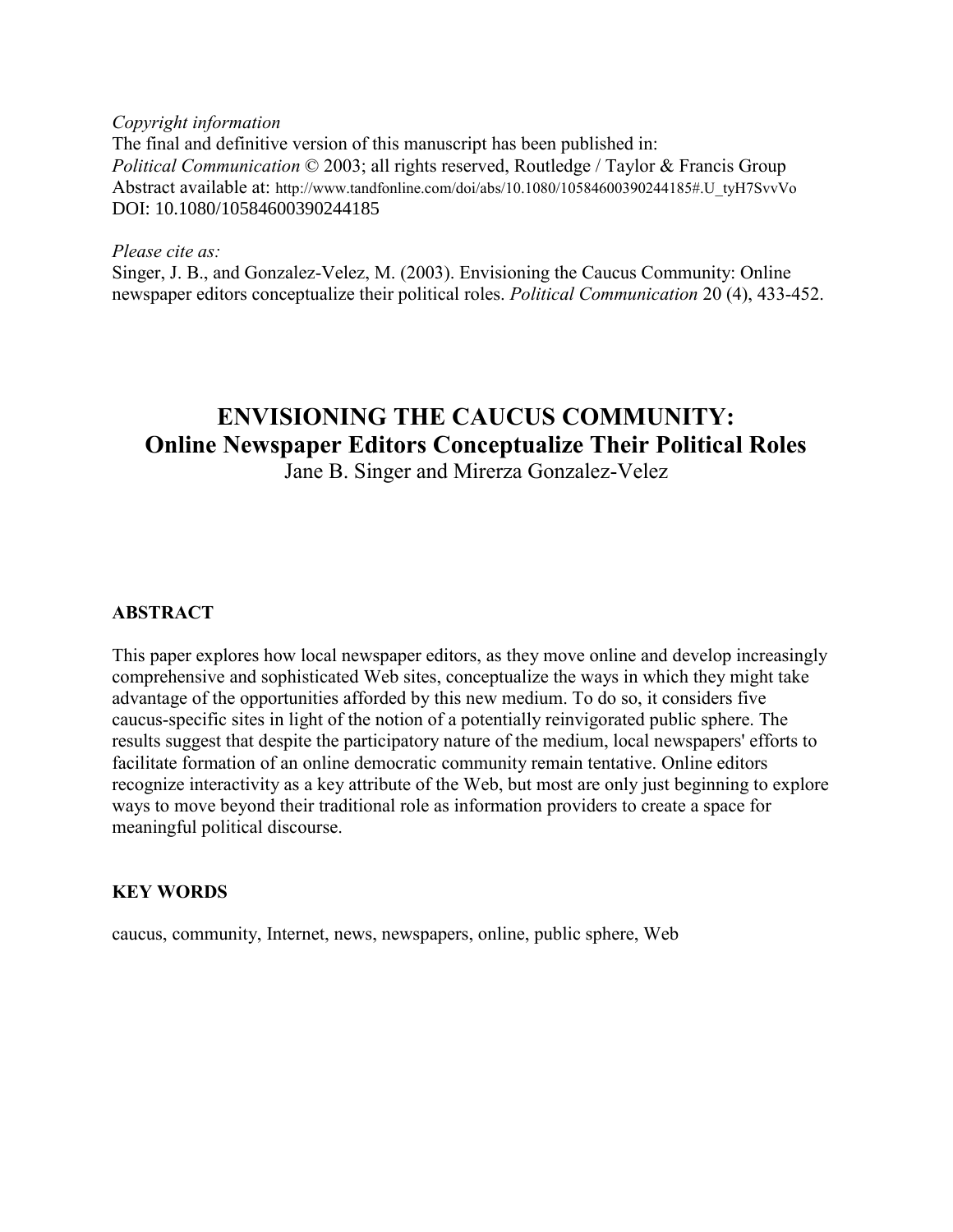## **ENVISIONING THE CAUCUS COMMUNITY: Online Newspaper Editors Conceptualize Their Political Roles**

By the end of the  $20<sup>th</sup>$  century, presidential politics, like so much else, had become an online phenomenon. The Internet offered thousands of political sites, ranging from media giants such as the revival of CNN/*Time* magazine's AllPolitics to the newly established caucus site of the 47,000-circulation *Waterloo* (IA) *Courier*. Candidate sites were fully operational, and so were parody sites poking fun at those candidates. Lobbying groups, nonpartisan voters' guides, and political organizations large and small, national and local -- all were online, with more ready to roll out as the wheels of a presidential campaign began spinning once again.

The most participatory mass media form yet invented would seem a natural venue for democracy in action. Internet proponents hail it not just as a massive vehicle for disseminating political content, but more important, as a place for renewed political discourse. Establishment of a public sphere for exchanging information and forming meaningful public opinion through open discussion (Habermas, 1989) has long seemed impossible in our enormous, fragmented, mediasaturated society. Yet today, some say it has been -- or at least can be -- revived and reconstituted online. Our traditional notion of community as a geographically constrained entity already has been challenged by the concept of community as a communication phenomenon, based more on sharing a reality with others than on occupying proximate physical space (Carey, 1989; Hardt, 1975). The phenomenal growth of the World Wide Web, the Internet's user-friendly graphical subset, since its debut in the mid-1990s offers hope of a practical way for millions to participate simultaneously in that shared reality, as well as to contribute to its construction. Though it now reaches an estimated 185 million Americans in their homes ("Nielsen//NetRatings Reports," 2001), the Internet is not nearly so inclusive as we might want it to be, and the traditionally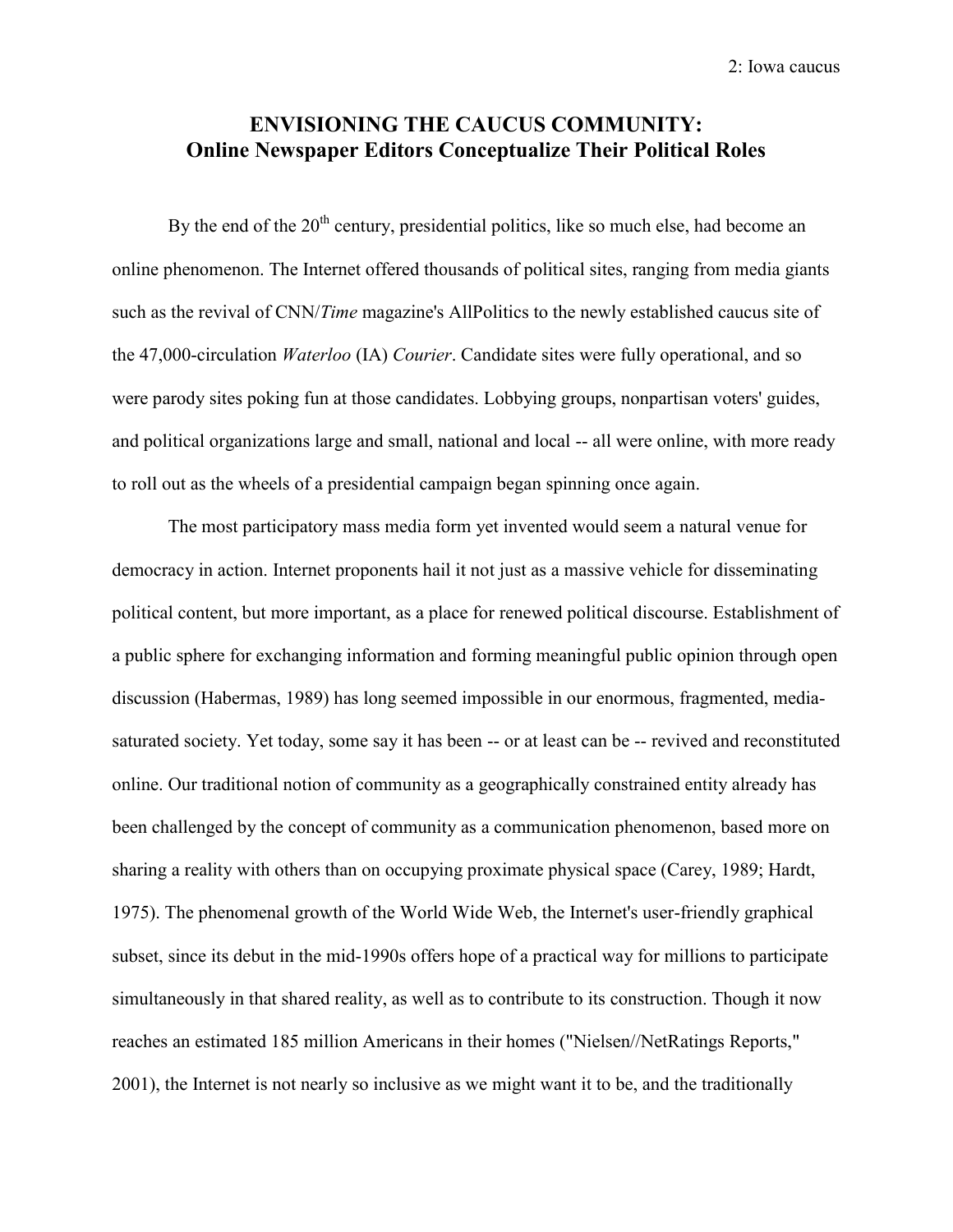voiceless still, for the most part, are ("Falling Through the Net," 2000). Nor is it immune to the influence of major political, economic and media institutions. Nonetheless, its potential as a mass medium that demands an active rather than a passive audience is undeniable.

If the Internet is our most participatory form of mass media, the caucus arguably is our most participatory form of democratic action, albeit one attracting only a small number of selfselecting participants. Unlike a primary or general election, in which we make our decisions and cast our votes in isolation, a caucus requires us to join a group and take a public stand. We meet with our neighbors, express our views, and defend our ideas and beliefs. True, a caucus requires physical presence in a geographic community, while the Internet's online communities do not. But both are processes of direct participation and communication, of personal and communal involvement in a world of ideas. As we explore the implications of what Grossman (1995) calls the "electronic republic," the interplay between the Internet as a participatory medium and the caucus as a participatory political process bears examination.

Traditional media are seeking a place to fit in as the political and communications environment changes around them. Online forms pose numerous challenges to their political role as a "fourth estate" that in theory creates an informed citizenry but in contemporary practice stands accused of becoming more a hindrance than a help to the democratic ideal (Fallows, 1996; Kovach and Rosenstiel, 1999). With the Internet, the predominantly one-way flow of information gives way to a two-way flow that makes audience members active participants in the communication process. Interactive media put them in direct contact not only with sources but with one another, with potentially significant effects on the notion of everything from reference groups to community (Selnow, 1998). The Internet also has the potential to drastically affect the relative importance of local media in the formation of political sensibilities. "At the very least,"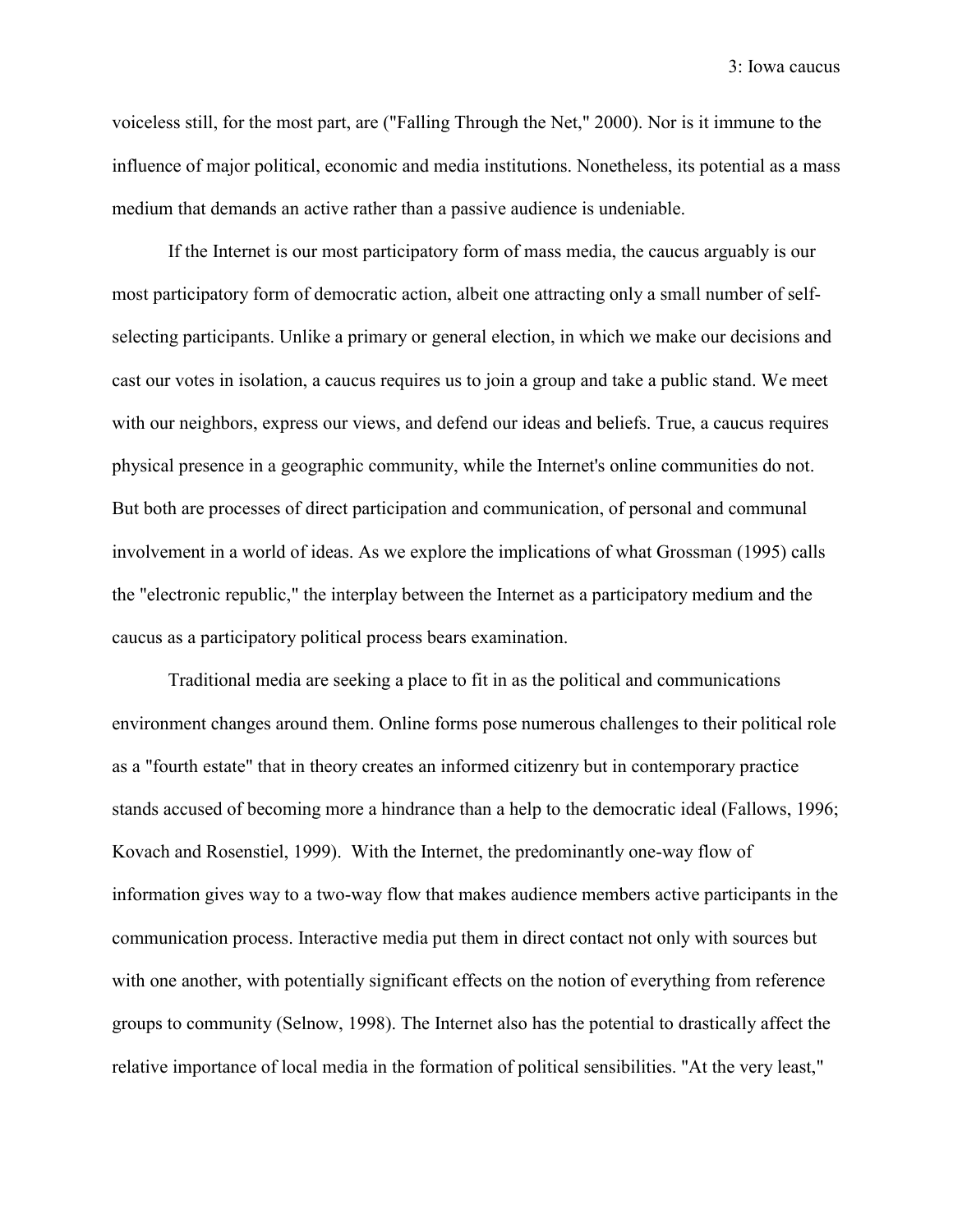says one political scholar, "the Net appears likely to decrease the influence of established media organizations over formation of the political agenda" (Bimber, 1998).

This paper considers the potential impact of the Internet on local media and, in turn, on the formation of political sensibilities in local communities. To do so, it explores how local newspaper editors, as they move online and develop increasingly comprehensive and sophisticated Web sites, conceptualize the ways in which they might take advantage of the opportunities afforded by this new medium. It considers five caucus-specific sites in light of the notion of a potentially reinvigorated public sphere.

#### **POLITICAL COMMUNITY**

Early in the last century, John Dewey suggested that the ability of individuals to organize in communal life is vital to achievement of the understanding and judgment necessary for those individuals to flourish and democracy to function. The very idea of democracy, he argued, is communal, the "logical and ideal end of associated living" (Eldridge, 1998, p. 107). The intelligence that gives rise to informed public opinion is "dormant and its communications are broken, inarticulate and faint until it possesses the local community as its medium" (Dewey, 1927, p. 219). His definition of democracy came in response to the proposition that the public needs experts to guide it through its democratic responsibilities (Lippmann, 1922). Instead, Dewey saw democracy as a manifestation of a stable and ethical community constructed by and because of discourse among its members. Citizenship is evaluated, Dewey believed, through communication and its use by people to act coherently for the good of the community (Menard, 1997). Conversation is the context within which knowledge is to be understood; discussion is necessary for the formation of public opinion (Carey, 1989). That informed opinion, in turn,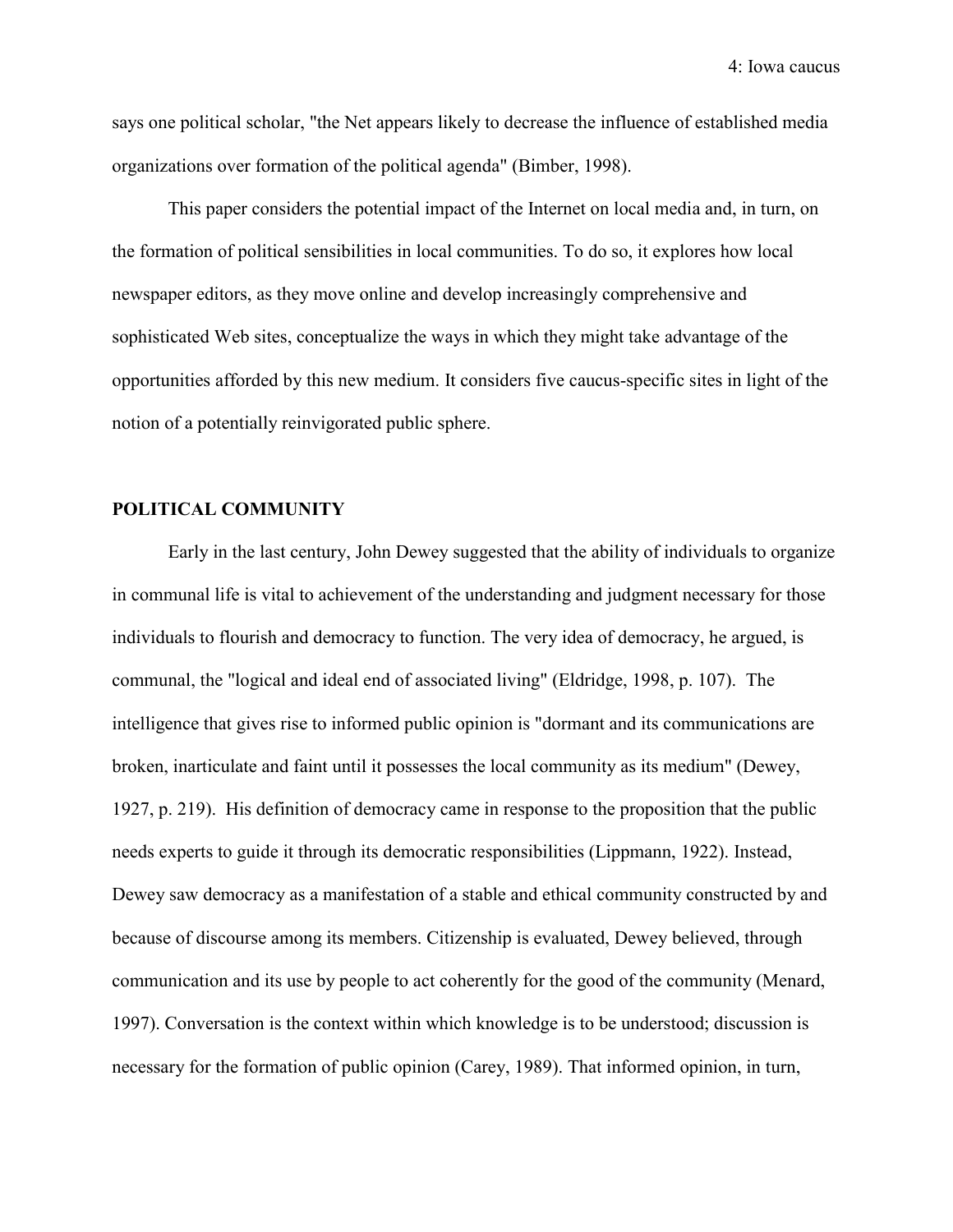guides the responsible actions of experts, who frame and execute public policies based on social inquiry. The general public needs to develop the ability to judge the knowledge supplied by others, based on common concerns<sup>1</sup> (Dewey, 1927).

Habermas extended Dewey's ideas into a discussion of the competence of people to engage in public debate. He proposed that appropriate citizen action involves knowing the content of information, such as news, and applying it in constructive relations with others in democratic systems (Habermas, 1974). In particular, Habermas is concerned with how people can rationally achieve the ideal status of democracy. Perhaps his most resilient idea has involved constitution of the public sphere as a "domain of our social life in which such a thing as public opinion can be formed" (p. 49**)**. Although he has recast this idea somewhat in recent years (Habermas, 1996), the notion remains intriguing: a realm, at least potentially accessible to all, in which individuals gather to participate in open discussions (Holub, 1991). This public sphere is articulated in the process of communication, in conversations through which individuals come together to form a public. Citizens act as a public when they deal with matters of general interest, ostensibly free from the coercion of any institution or individual in a political space respectful of both the rights of the individual and the strength of the community (Gaynor, 1996).

The public sphere is the mediating space where state and society reach each other, "a site governed neither by the intimacy of the family, the authority of the state, nor the exchange of the market, but by the `public reason of the private citizen'" (Peters, 1993, p. 542). It is the playing field for citizenship (Schudson, 1998). Habermas' faith in democracy was built on the ability of the informed citizen to counter attempts at manipulation, to confront the state by the constitution of a responsible, rational public differentiated from the passive consumer of information. In this view, the aim of human society is the achievement of autonomy and well-being through reason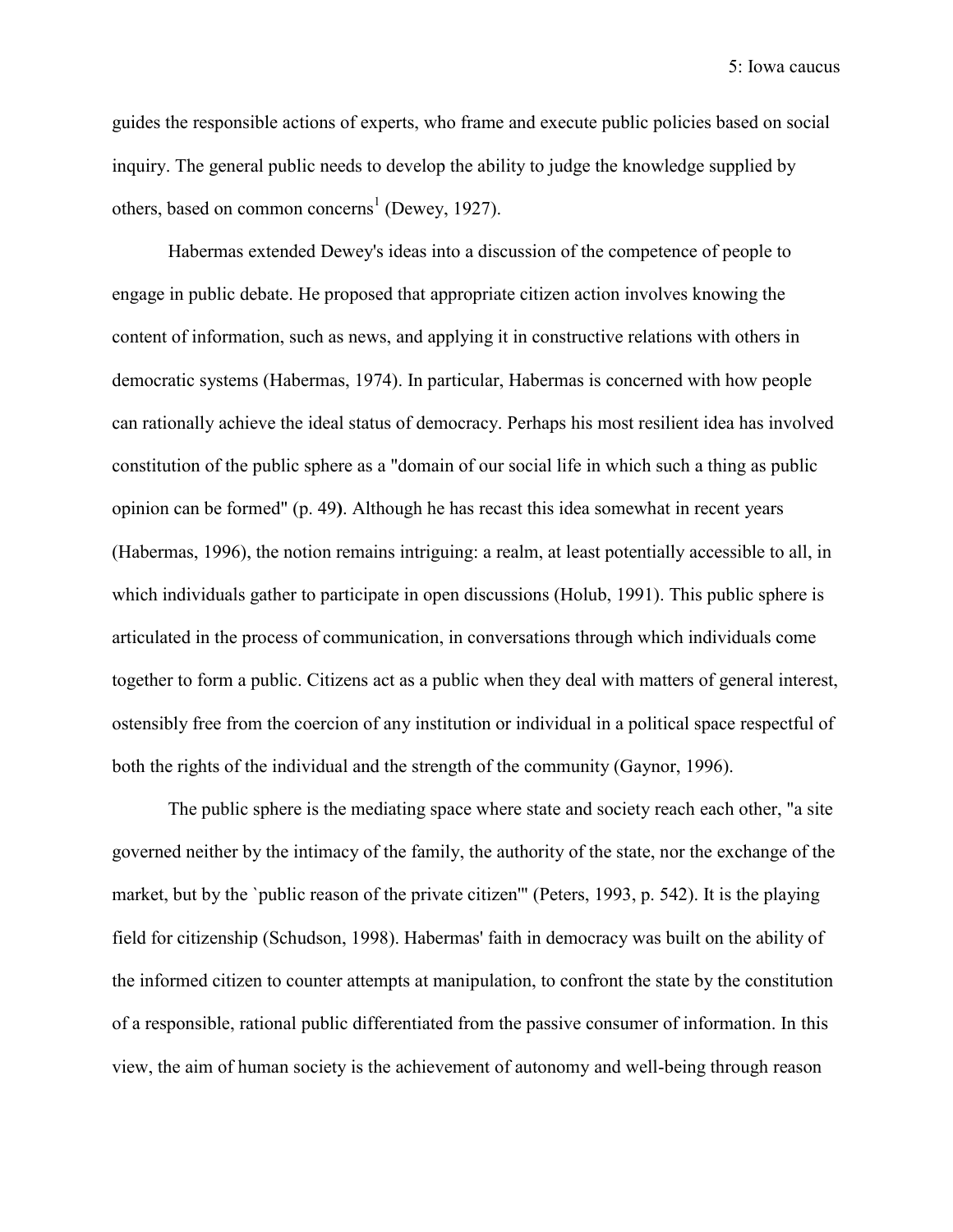(Braaten, 1991). Even his later work continues to emphasize a theory of law and democracy that "starts with the socially integrating force of rationally motivating, hence noncoercive processes of reaching understanding" (Habermas, 1996, p. 6).

But with the spread of both press and propaganda, the public has expanded and become an arena of competition among interests, with the state intervening in private affairs and society penetrating into affairs of state. Seeking ways in which the notion of a public sphere could work in modern society, Habermas' response was the idea of communicative actions or "speech acts." Through dialogue informed by rationality, Habermas suggested, people can achieve social affiliation, community involvement and civic engagement. This is possible because of the use of three modes of communication: cognitive, which is concerned with propositional content; interactive, which involves interpersonal relations; and expressive, in which avowals divulge the speaker's intentions. This linguistic model provides the foundation for the public sphere: free debate as the rationale and goal of social existence (Holub, 1991), a means by which "interactions are woven together and forms of life are structured" (Habermas, 1996, pp. 3-4).

If democracy is a product of linguistically managed social interaction, it cannot be unaffected by changes in media technology, through which so much of that interaction, particularly in the political realm, occurs. Indeed, changes in communication technologies have made the contemporary public increasingly problematic, and the social spaces created by information technology raise interconnected issues of space, identity, economics, culture -- and politics (Monberg, 1998). Those spaces are locations of dispute over a variety of factors, such as inclusiveness, boundary-setting and control. The question of whether we can invent a space for public discourse that will provide opportunities for the development of a less distorted public sphere (Benson, 1996) remains an open one.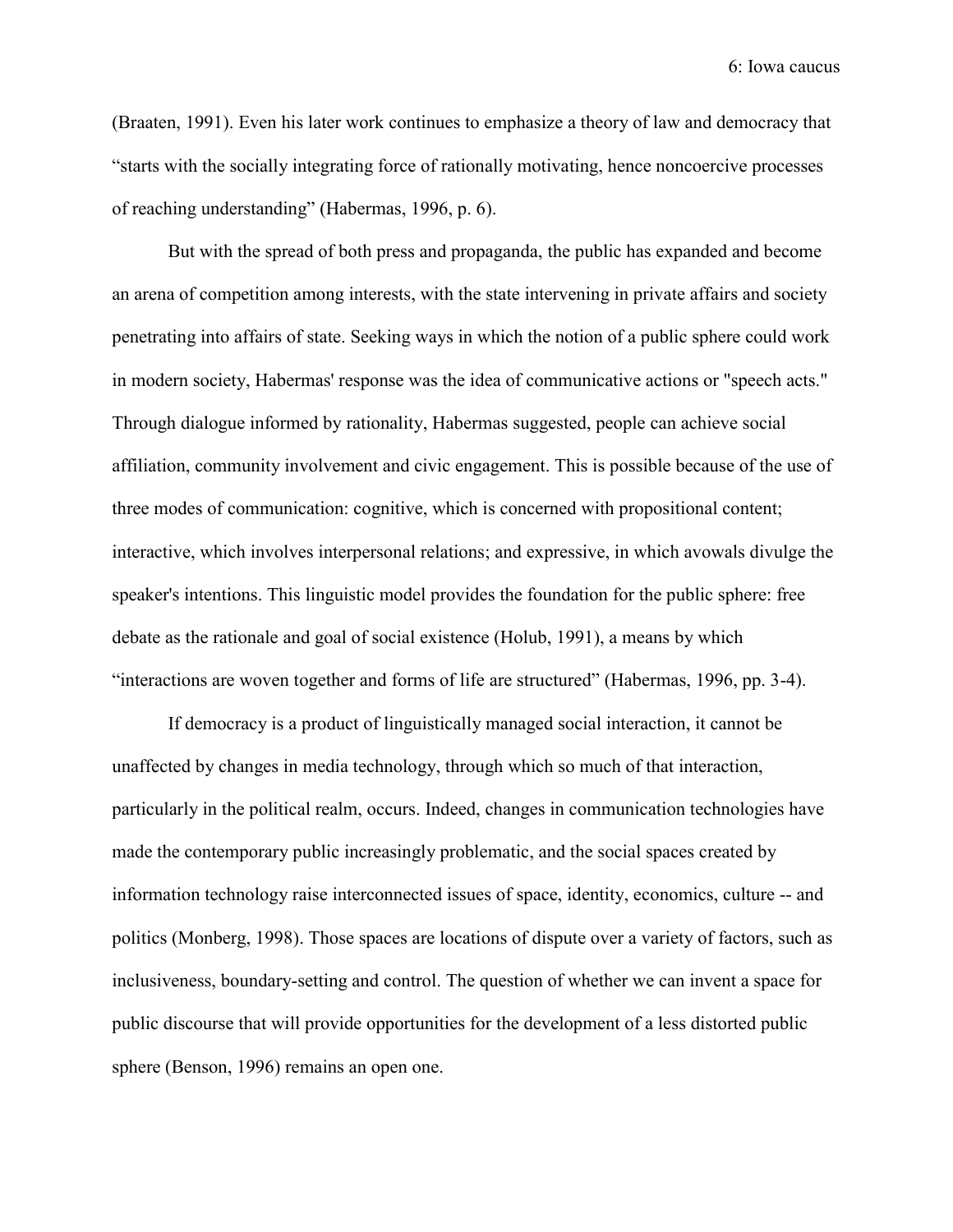In the meantime, however, media transformations have redefined notions of community and participation, affecting how citizens experience political action and influencing both face-toface relations among citizens and their relations with the state. Information technology potentially facilitates the massive diffusion of political education and enables development of an educated public, a requirement for the democratic ideal of Dewey and Habermas.

The rise of this new mass medium has been so rapid -- from a few thousand academic and scientific Internet users to an estimated 544 million worldwide in less than ten years ("How many online," 2002) -- that its effects can be hard to assess. As recently as the late 1970s, one political communication researcher proposed that while "interactive communication systems" were potentially well-suited to the political process, unfortunately, "it is only in the distant future that even primitive facsimiles of these advanced systems could become available to ordinary citizens" (Laudon, 1977, p. 43). Yet the Internet has already indisputably changed the way "ordinary citizens" exchange ideas and become informed, particularly since the appearance of the Web in the 1990s. And its influence has spread to the political sphere. By restoring some of the flexibility of oral communication needed for true interaction (Mukerji and Simon, 1998), the Internet has the potential to offer space for participatory democracy. In this shared space, citizens can come together to communicate and thereby form a virtual community. Among young people in particular, recent research indicates use of the Internet for information exchange strongly influences civic participation (Shah, McLeod and Yoon, 2001). Although Habermas has been largely silent on the specific issue of communication technology, he does suggest that optimal discourse can take place in the sort of social sub-groups -- mini-discourse communities -- that the Internet facilitates (Froomkin, 2001).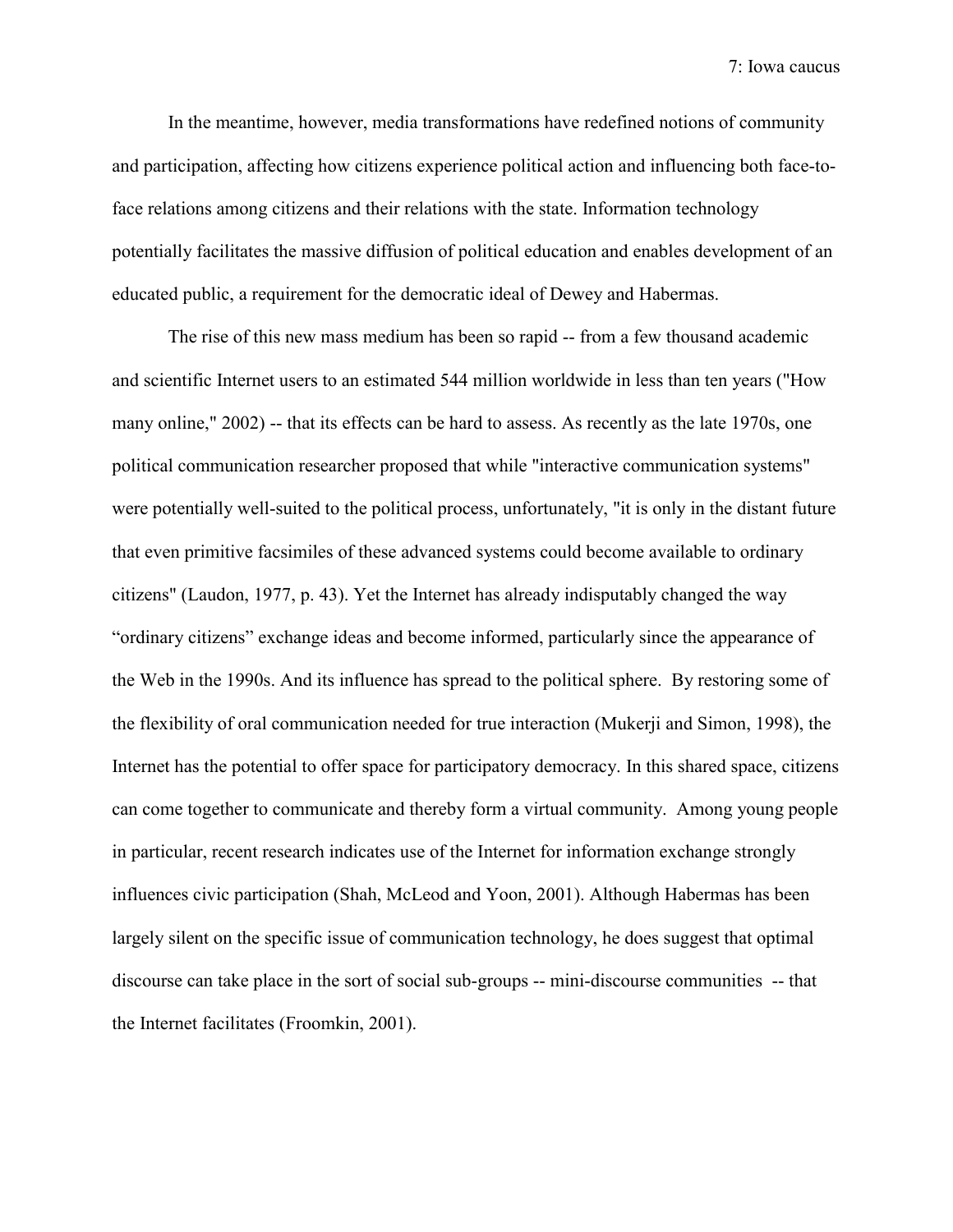Some see in the rise of an "electronic republic" a redefinition of traditional roles of citizenship, as well as political leadership. Telecommunications technologies are breaking down barriers of time and distance that have precluded widespread political participation. Interactive media make it possible for millions of "widely dispersed citizens to receive the information they need to carry out the business of government themselves, gain admission to the political realm and retrieve at least some of the power over their own lives and goods that many believe their elected leaders are squandering" (Grossman, 1995, p. 6). In general, computer-based interactions have been used extensively to support many of the activities necessary to communities, giving members new tools for negotiating and rehearsing public forms of group life (Jones, 1995). The potential constitution of community by the dialogical competence of online communicators will have an impact on how public, citizenship and community are defined in the  $21<sup>st</sup>$  century.

Of course, evolution of this medium along desirable lines is not a given. Computermediated communication has the capability to challenge the political hierarchy's monopoly on information and to revitalize citizen-based democracy. But like other new communication technologies before it, the Internet also has the potential to become easily commodified, so that online citizens are seen -- by themselves as well as by those with something to sell -- primarily as online consumers (Rheingold, 1993). Nor are online communities necessarily more welcoming of diverse opinions than more traditional ones; on the contrary, considerable evidence suggests that conformity to perceived social norms is a strong shaper of online discourse (Wood and Smith, 2001). Realists also have pointed out that a dramatic rise in populism demands not just greater communication capacity but also a desire to use that capacity for civic engagement (Bimber, 1998). And some observers fear that as a public space, the Internet is destined to be dominated by the same familiar actors: media corporations, interest groups and government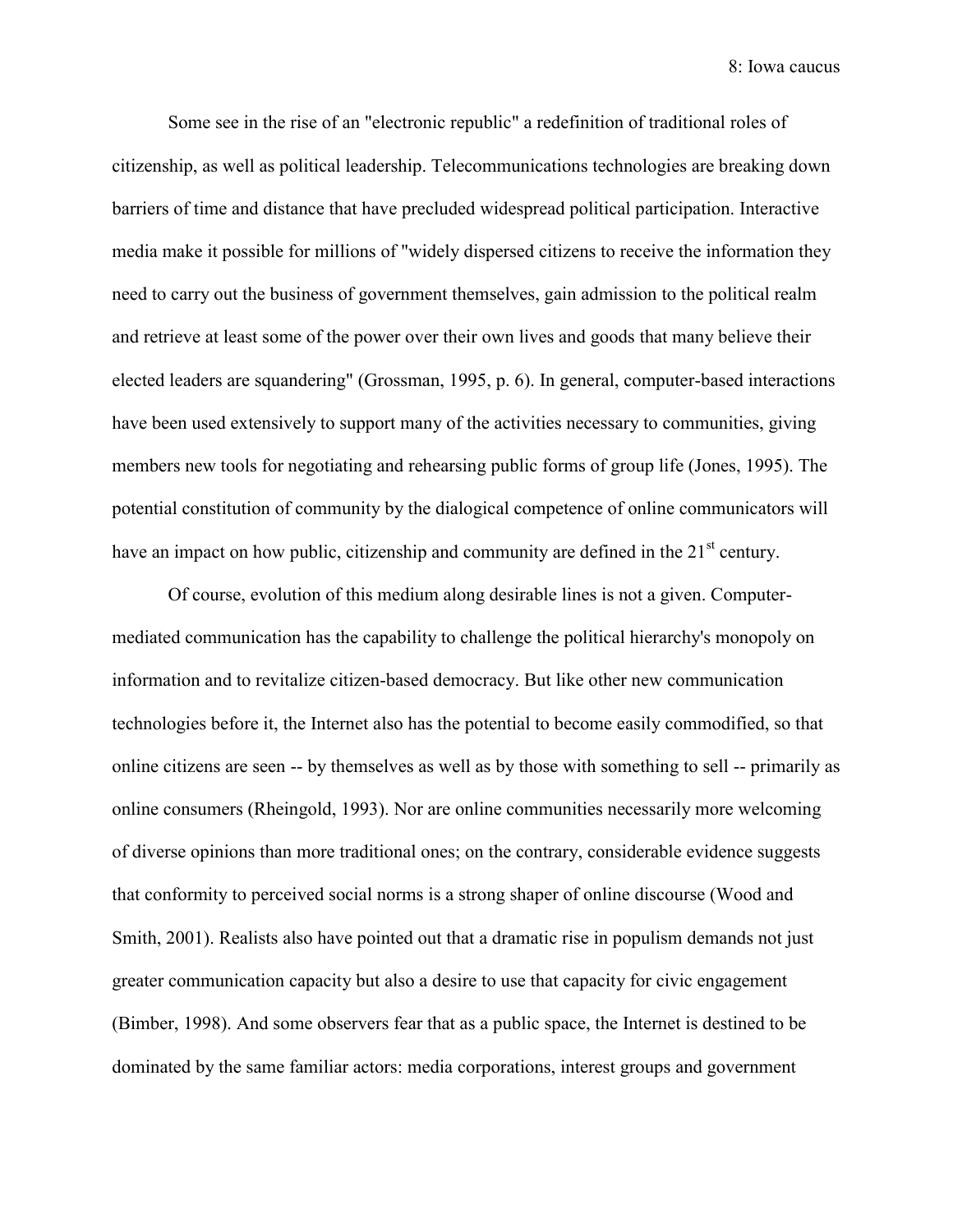entities. In any event, there is general agreement that the political stakes are high, "not merely the gains and losses of one side or another, but the power to define reality" (Monberg, 1998, p. 430). Despite the concerns, the underlying premise remains that the more people participate as citizens in politics, the closer ones comes to the ideal of a public sphere (Schudson, 1995) -- and the Internet potentially facilitates participation on a scale that has never before been feasible.

#### **POLITICS IN CYBERSPACE**

In presidential politics, the caucus, in which voters gather in a public place to agree on which candidate their precinct will support, perhaps comes closest to Habermas' ideal of a space in which individual opinions can be articulated and public opinions formed. It did not start out that way. Participants in the original caucuses of the early 1800s were members of Congress from the two key parties, the Democratic-Republicans and Federalists, and the system was a poor vehicle for considering rank-and-file preferences. Such caucuses were abandoned in 1824 with the demise of the Federalist party and deepening rifts in the surviving faction; they were followed by various permutations that continued to give the most weight to the choices of a few party leaders for almost 150 years. The current system, in which public caucuses and primaries pave the road to party nomination for a shot at the White House, took effect in 1972. This system, a reaction to demands for election reforms, gives greater power to the voters -- and to the media through which candidates' messages must pass to reach those voters (Ragsdale, 1996).

But that powerful media lock on information is loosening. The 1992 successes of Bill Clinton and Ross Perot in bypassing traditional news formats and reaching voters through such forms as TV entertainment or talk shows did not pass unnoticed. By the 1996 campaign, the Web had burst upon the political scene, and prognosticators were happily predicting what a tremendous impact it would have as people flocked online to learn all about candidates and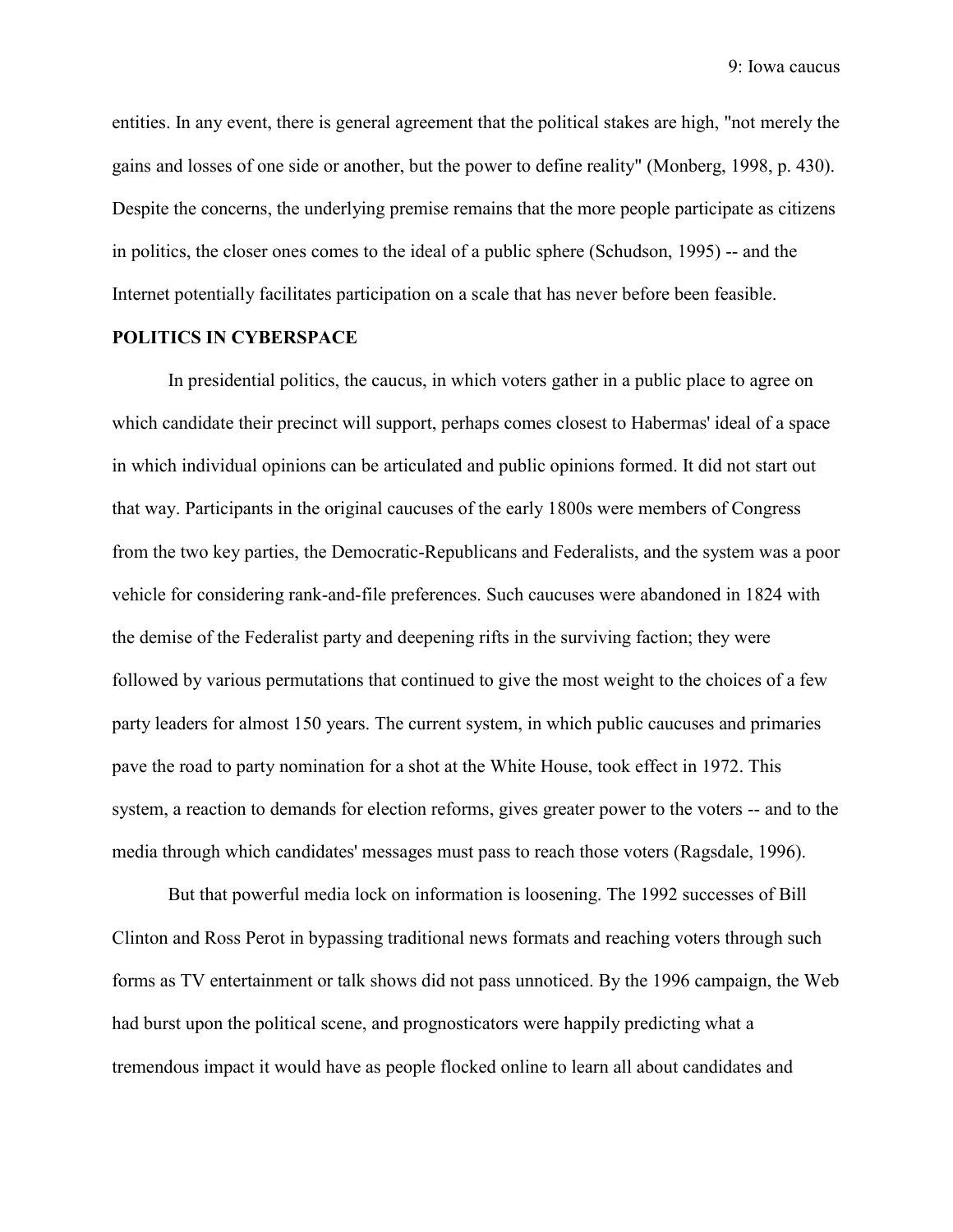issues for themselves. That impact did not materialize. In 1996, political Web sites served primarily as a cost-effective communications tool for party activists, as the faithful in local and regional organizations went online to download everything from position papers to bumper stickers (Hall, 1997). Usenet groups provided places for people to talk about politics -- but mostly people who already were political activists, many of whom seemed less interested in solving problems than in expressing and reinforcing existing views (Hill and Hughes, 1997). Such behavior, as Davis (1999, p. 177) has observed, "does not resemble deliberation and it does not encourage participation, particularly by the less politically interested." Among voters in general, while 27 percent said they had access to online services in the fall of 1996, only 6 percent said they ever visited any politically oriented Web sites, and fewer than 1 percent cited the Internet as the medium they relied on most ("New media," 1996). Research indicates that overall, nontraditional media in 1996 had a greater influence on candidate images than on political knowledge (Johnson, Braima and Sothirajah, 1999).

There is an argument to be made that such was the case at least partly because the medium was not used effectively by traditional political actors. Many candidates promoted their Web sites but seemed to consider them experimental, a frill that would be explored if time permitted. Sites that rarely if ever were updated, unanswered e-mail from visitors, and a common perception that the increased potential for interactivity primarily translated into a new avenue for fund-raising were among the problems that plagued political sites in 1996 (Davis, 1999). Indeed, the ideological goal of citizen empowerment seemed to be the last thing candidates wanted, much preferring to use the Web mainly as a novel marketing device (Stromer-Galley, 2001).

Sites provided by major news organizations looked good in comparison. Most made civic-minded and innovative use of the Web as a forum for information and opinion (albeit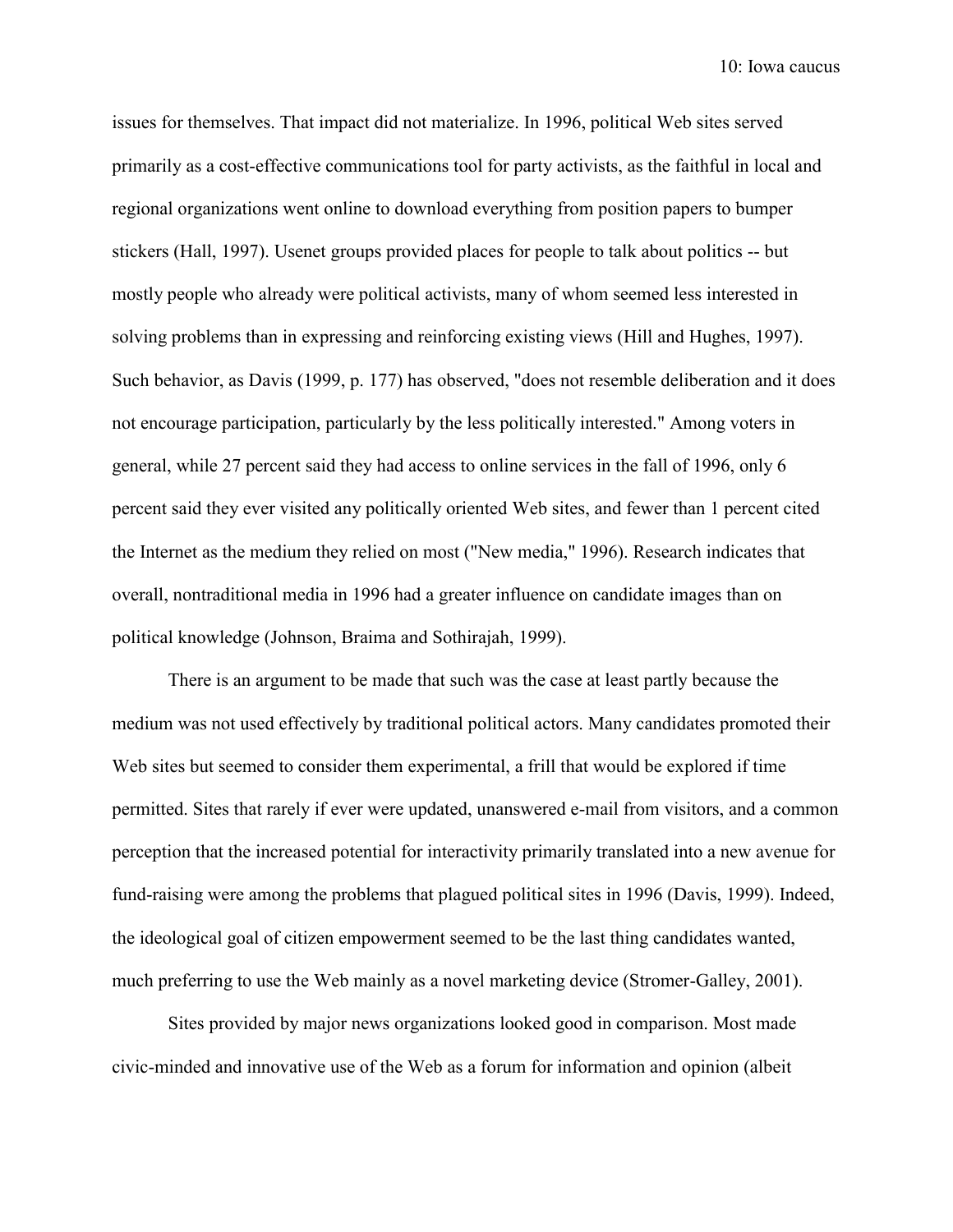almost exclusively from traditional news providers). The larger ones offered extensive databases of information as well as limited interactive opportunities to make it personally relevant, such as *The New York Times*' option for users to calculate their own taxes under plans proposed by Clinton and challenger Bob Dole (Hall, 1997). The widely publicized election-night crashes of several of these sites because of overwhelming traffic indicates the Web by 1996 had appeared on the public radar screen as a source of breaking news, even if it was generally avoided as a place to find less timely information or to actually engage in civic discourse.

As the 2000 election approached, some observers predicted 2000 would be the year the Internet came of age in the political arena (Bowen, 1999). In October 1999, more than a year before the election, 5,000 political sites already were online. Of particular interest to newspapers and other media outlets was the increasing use of the Internet for news. By 1999, anywhere from 37 to 64 percent (the figure fluctuated from month to month) of Internet users reported going online for news at least once a week ("Internet news," 1999). Moreover, the importance of the Internet as a source for campaign news also seemed to be significantly up over 1996. Among those online, 12 percent reported early in the 2000 election cycle that the Internet had become their primary source for campaign news<sup>2</sup> ("Tough job," 2000).

Other studies, notably those by Davis (1999), have confirmed that information dissemination was the most common function of political Web sites in 1996. But the pursuit of information is only the first step toward establishment of a community-based core of democratic action. Gronbeck (1997) has suggested the Web can function in two additional political ways. It can build solidarity, working to bind citizens together around a cause, as well as to build citizens' self-awareness as political actors. And it can persuade, seeking to alter the way users see the world. Together, these ideas suggest a return to the "speech acts" designated by Habermas as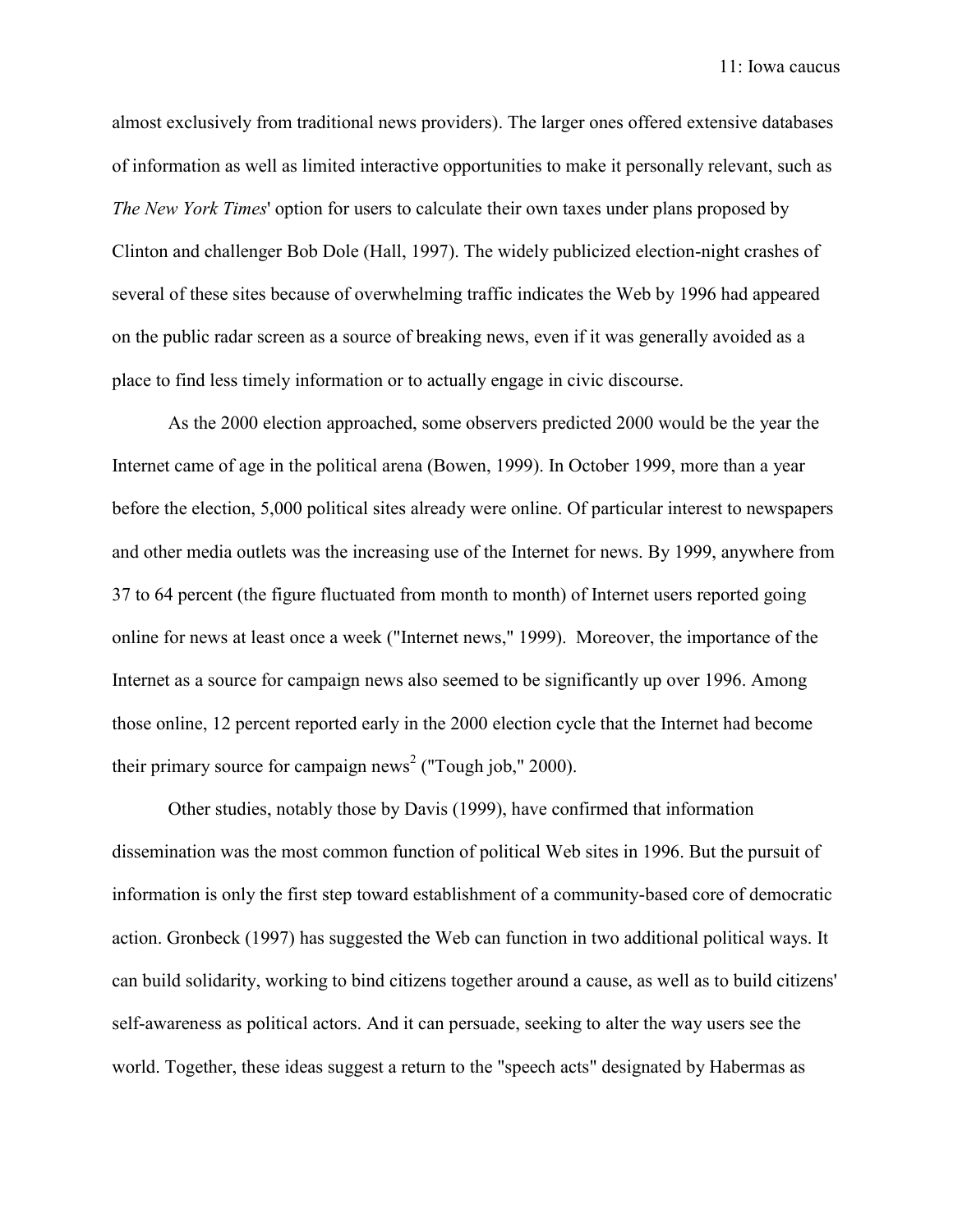forming the rational basis for the development of a true public sphere: what can be termed the cognitive, interactive and expressive modes of communication.

This exploratory study examines how local newspapers -- seen by political and communication theorists as both providers of and barriers to a free flow of information in their traditional print forms -- are using the Web not only to deal with the basic information needs generated by a major political event but also to explore their own role in utilizing the medium's potential as a sphere for citizens' civic engagement. It examines local editors' preparations for online coverage of the Iowa caucus, a national political event that plays out in their backyards once every four years, in light of these three communicative forms and functions.

#### **METHOD**

Newspaper editors are typically political communication practitioners rather than theorists, of course. In focusing on their perspectives, this study sought to investigate whether local journalists envisioned their papers' Web sites as serving a different purpose in the political arena than their print products have served and, if so, what the differences might be. Journalists traditionally see their roles as lying primarily along what Habermas would identify as the cognitive dimension of communication: they define themselves as information providers (Weaver and Wilhoit, 1996). Would the capabilities of the new medium lead them to expand that definition? The following research questions guided this study:

1) Does online content provided by Iowa newspapers serve the range of communicative actions -- cognitive, interactive and expressive -- envisioned by political theorists as constituting prerequisites to formation of a public sphere for political discourse?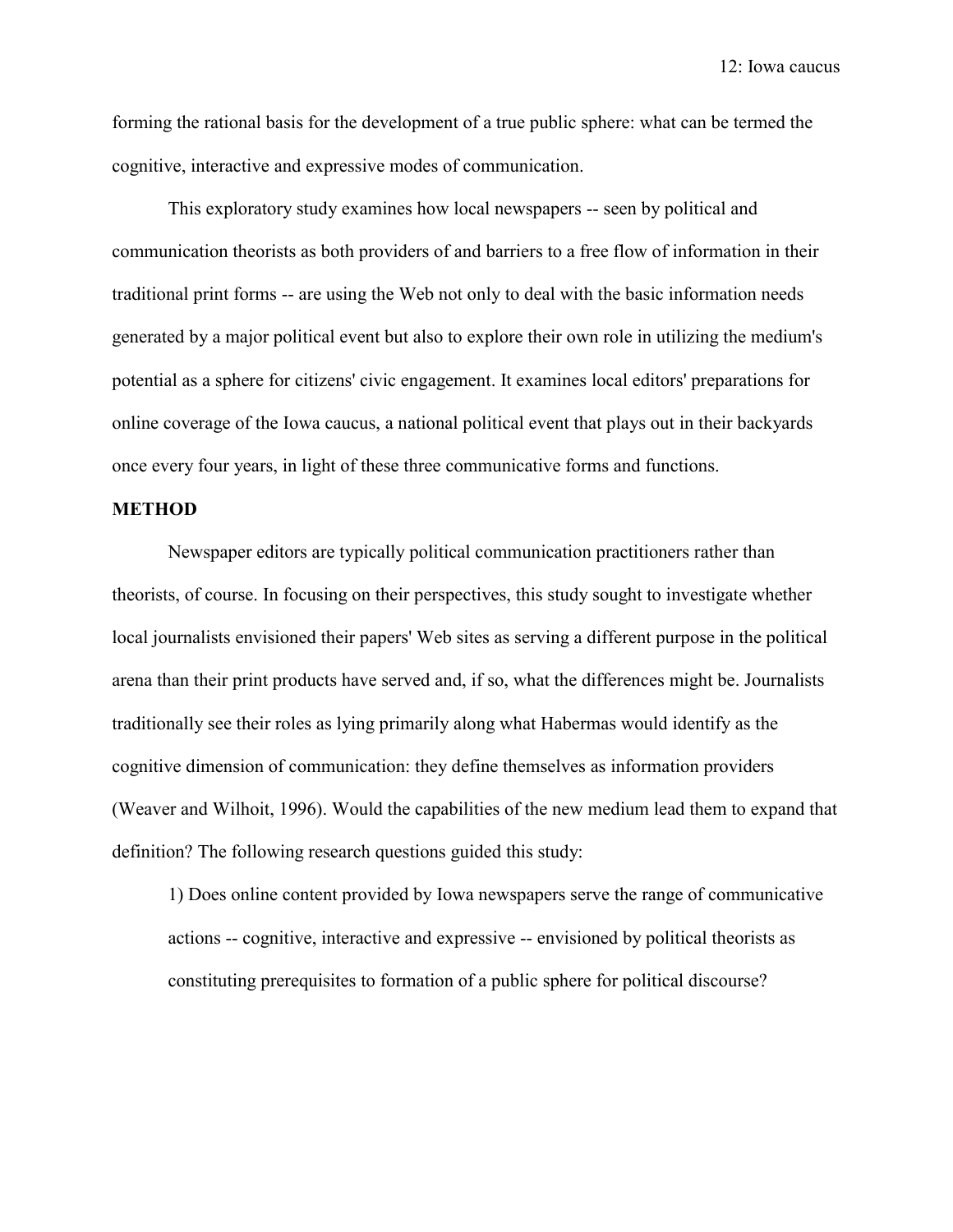2) How do the online editors at Iowa newspapers -- all of which are small or mid-sized properties, as are the great majority of U.S. papers -- envision the purpose, role and audience for their caucus sites?

2a) Are they redefining or expanding their traditional purpose, role or audience as the newspaper moves online?

2b) Are they seeking to differentiate their online product from their own traditional products, as well as from other sources of political information?

This study was conducted in September and October 1999, several months before the 2000 Iowa caucus and more than a year before the general election. This was done in order to obtain the perspective of local editors during the planning phase of their caucus coverage - editors who were the first to wrestle with how best to use the online medium as a community resource during the 2000 election cycle. They thus were uniquely able to provide a view of what they envisioned their sites as doing in the months to come -- unhampered by the economic and other pressures of day-to-day newspapering, and not yet influenced what other media were doing in covering the 2000 campaign online. The goal was to gain insight into journalistic conceptualizations of the political potential of the medium, particularly at the local or community level, and their own role in contributing to that potential. Rather than analyze these political sites in detail, then, this study seeks to explore the rationale behind them, as editors and Web developers began thinking seriously about how to cover the caucus and the campaign.

In the fall of 1999, nine Iowa daily newspapers offered Web sites that included updated news and other content ("Full-service U.S. dailies," 1999). However, only four individual papers, plus one newspaper chain (Lee Enterprises, which owns three dailies and a weekly in Iowa), had portions of their sites dedicated exclusively to caucus coverage (see Appendix A). Other papers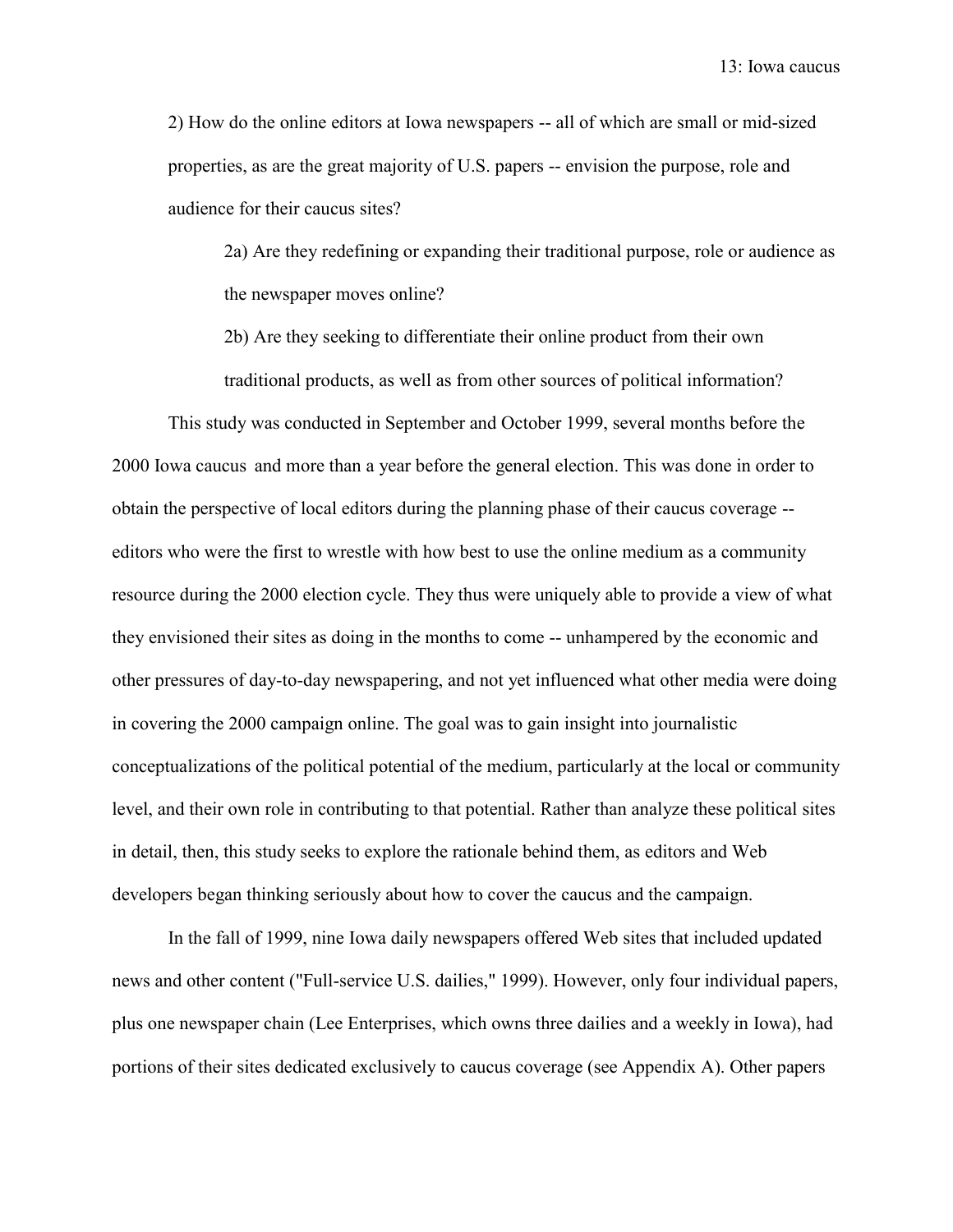were folding politics into their regular sections at the time of this study. In addition to the Lee papers (including the 53,000-circulation *Quad City Times*, plus smaller dailies in Mason City and Muscatine), the newspapers with parts of their Web site specifically dedicated to the caucus were the *Des Moines Register* (the state's largest paper, with a daily circulation of about 163,000, owned by Gannett); the *Cedar Rapids Gazette* (67,000, independent); the *Sioux City Journal* (48,000, Hagadone); and the *Waterloo Courier* (47,000, Howard) (Editor & Publisher, 1999).

Two data-collection methods were used to investigate how editors envisioned their product and where they saw it going in the months to come. First, the five sites were examined in early September 1999 to identify the nature of the content they offered, then monitored throughout the month to note any changes. The goal was simply to identify the types of items available (news stories, polls, and so on), not to conduct a formal content analysis. Although fresh news stories and other updates were provided, no new features were added to any of the sites during this period.

In early October 1999, a person responsible for each Web site, identified through information online, was sent an e-mail note explaining the nature of the study, describing how the data would be used, and seeking responses to a short series of questions (see Appendix B). As the study was intended to examine specific online products, these editors or content managers were not promised either anonymity or confidentiality. Instead, the authors offered to share their findings with respondents -- but only after the caucus date, to head off concerns about tipping off competitors prior to the event itself. Although it took two or three follow-up requests, all five newspaper editors responded through e-mail. In addition, four of the five respondents agreed to answer additional questions by phone; these interviews were conducted later in the month.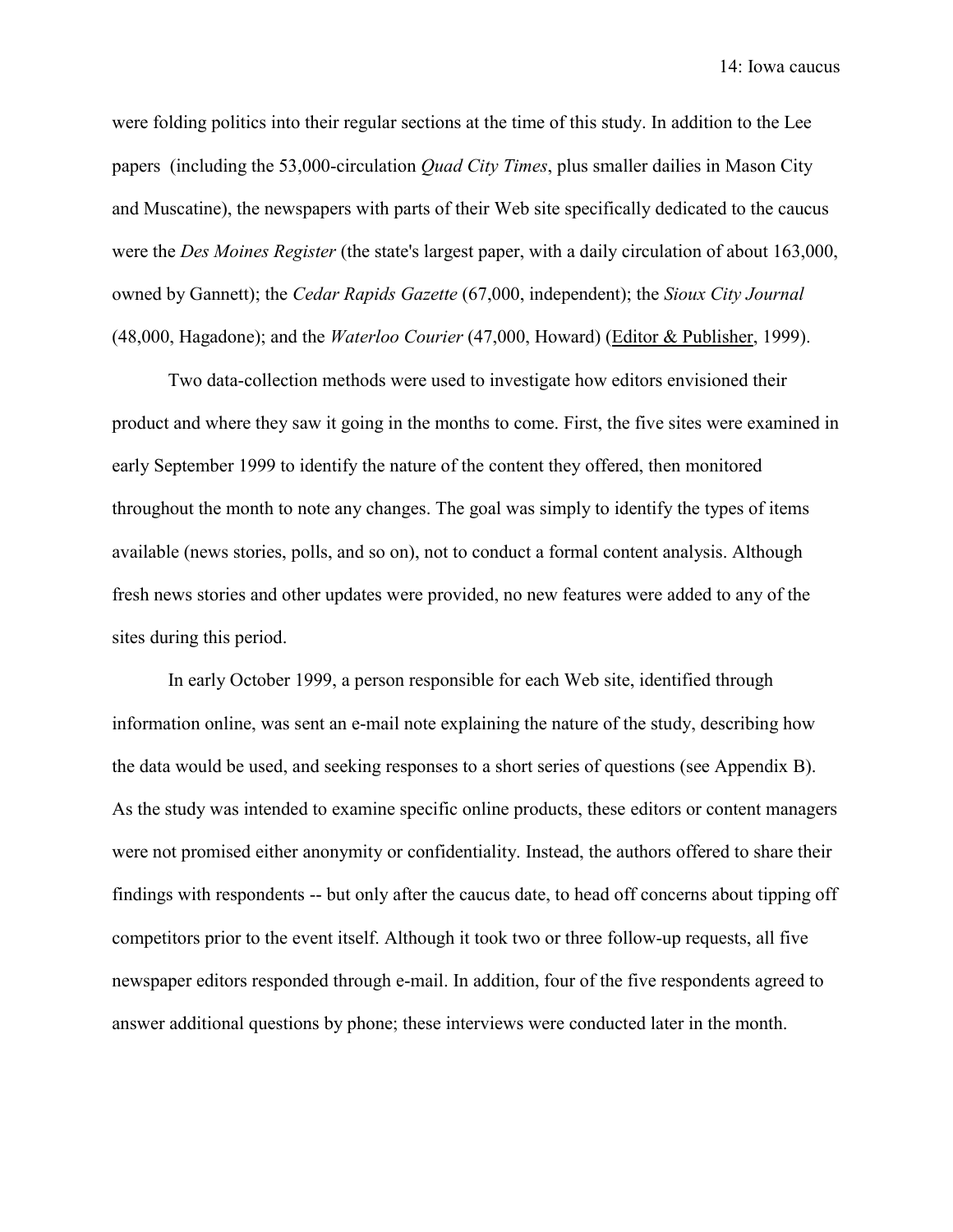This study dealt with existing caucus sites, and the motives of those not studied can only be guessed at. The newspapers described here are the ones that placed a certain importance on their role as online providers of caucus-related material early in the campaign cycle, while others presumably either did not see such a role, did not have the resources to support it or did not perceive a need well in advance of the January caucus date. Indeed, general public interest in the presidential campaign was quite low during this time. Only 15 percent of the respondents to a poll taken shortly after the GOP's Iowa straw poll in August said they were following news coverage of the campaign closely; 28 percent felt news organizations were giving too much coverage to the race ("Poll suggests," 1999). Such poll results would indicate that the audience for Iowa caucus sites, at least in the fall of 1999, might be fairly small -- and not be the average newspaper reader. The present study's findings support this supposition.

#### **FINDINGS**

Findings of this study are presented in two general categories. The first relates to the actual content of the Web sites themselves, grouped by communicative function. The second is based on responses to interviews, by e-mail and telephone, with the people behind these sites.

#### **WEB SITE CONTENT**

#### *COGNITIVE MODE*

Information was central to all the sites during the fall of 1999, with current and archived news stories a dominant feature. Most took advantage not only of their own in-house resources but also of the large and growing body of political information elsewhere on the Web. For example, the *Des Moines Register* offered a section called "How Others See Us," which consisted of news items about Iowa politics from media around the country. Similarly, the *Sioux*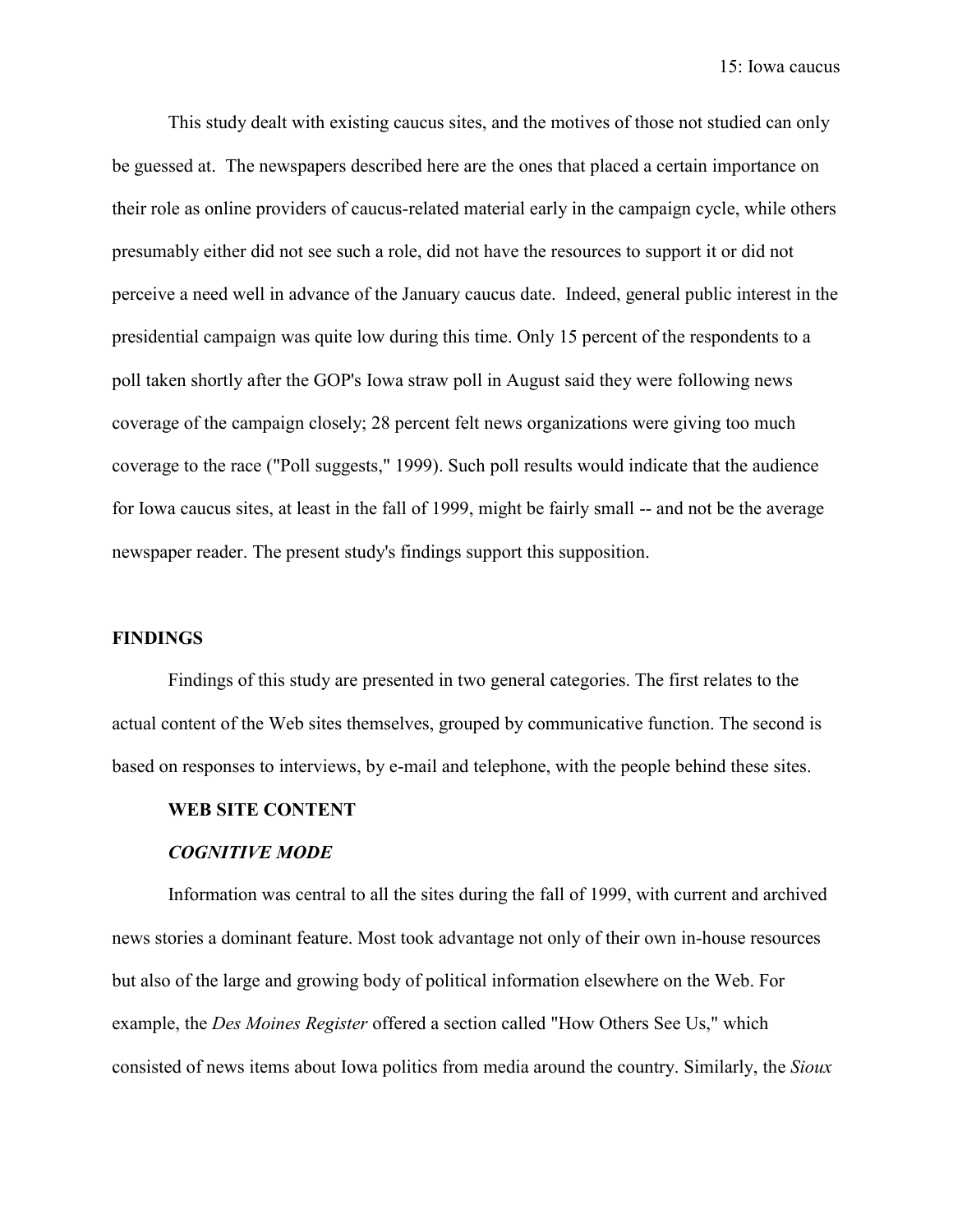*City Journa*l offered "Media Buzz," plus links to other sites about politics in general and Iowa politics in particular. All of the sites also utilized the medium's linking capability to connect users to information about the candidates, particularly to candidate home pages.

The nature of information beyond links to other sites varied. Of particular interest was the extent to which these sites took advantage of the Web's capabilities to enhance their role as information providers. The sites of the three larger newspapers included online polling, an element of interactivity that also plays an informative role. Multimedia capabilities were little utilized, with the sites relying on text and, to varying degrees, still photos. Only the *Register* went much beyond simple mug shots, offering an archive of campaign-trail photos. (The *Register*'s online editor was especially proud of this photo gallery. "I've got everything from stump speeches to Elizabeth Dole petting a pig," he said. "Some shots might not be flattering, but it's the truth. It's how these people looked in Iowa on a hot summer day at the state fair.")

The site of the *Register*, the state's largest newspaper, offered a particularly wide range of items that can be placed in a broad "information" or cognitive category. In addition to the features already noted, these included an "Exploring the Issues" section offering background on 12 issues identified by the *Register* as key to the 2000 campaign (education, gun control, social security and so on); candidate profiles and interviews with the paper's editorial board; a section with caucus FAQs, history and past winners; information on campaign finance, mainly through a link to a searchable external database; and a calendar of key dates leading up to the caucus.

All the sites included in this study fulfilled their role as providers of information about the Iowa caucus. In fact, as the interviews discussed below reveal, this role -- the most traditional one for the mass media -- dominated the editors' perception of what their sites should offer. Despite a few technological bells and whistles, the flow of information from media outlet to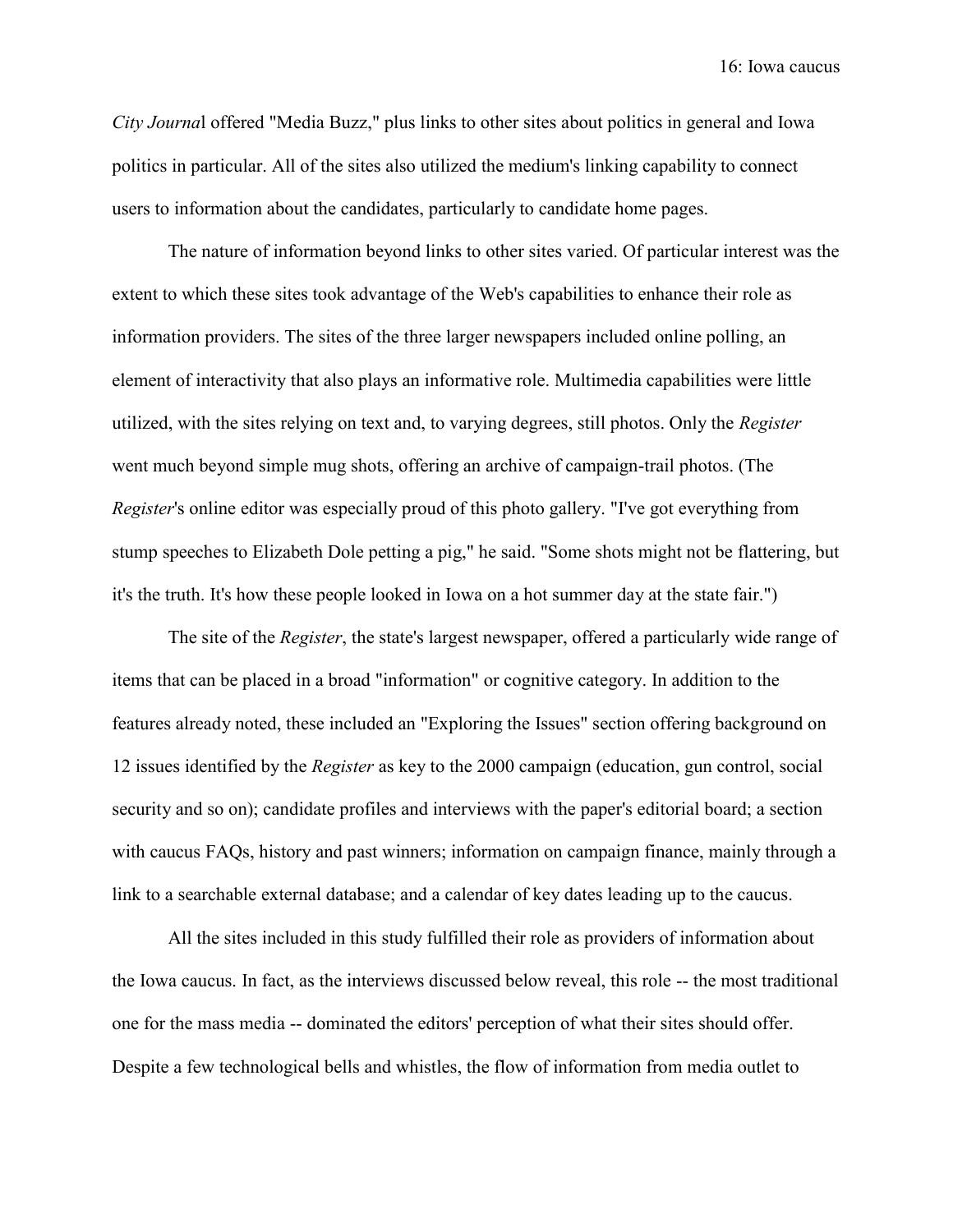audience member differed little from the traditional mass communication model outlined by media theorists such as Westley and MacLean (1957) in mid-century. Nor did it reflect any substantive change from the self-perceptions of traditional journalists as being, above all, people who collect information, interpret it, package it and pass it along (Weaver and Wilhoit, 1996).

#### *INTERACTIVE MODE*

In 1996, many political sites worked hard to bind citizens together around a cause, whether it was as activists pursuing an agenda or simply as seekers after good government (Gronbeck, 1997). In general, it is the interactive capability of the medium that seems to political theorists to offer its greatest potential for creation of a contemporary public sphere. Several of the newspaper sites studied here offered discussion forums and other options for users to form ties with one another and, in a broader sense, with the political process in general, thus exploring ways to enhance not just political awareness but political involvement.

Places for users to "talk" and connect with one another, capabilities central to the formation of public opinion as envisioned by Habermas and others, were offered by the *Register* (which provided options both to discuss Campaign 2000 and to provide feedback to editors about the paper's political coverage), the *Gazette* and Lee newspapers. Lee's IowaPulse site included a chat feature and a "TalkBack" section for airing citizen viewpoints. In addition, the site offered a pair of unique sections profiling "Iowa People" and "Iowa Towns," an effort to provide a glimpse of the issues concerning Iowans whose voices seldom are heard in traditional time- and spaceconstrained media. The smaller *Sioux City* J*ournal* encouraged users to contribute e-mail related to "surviving" the GOP straw poll. The *Journal*, whose site primarily consisted of external links and archived news items, also sought to encourage engagement in the political process through options to "send a quote" to a politician or write to a congressional representative.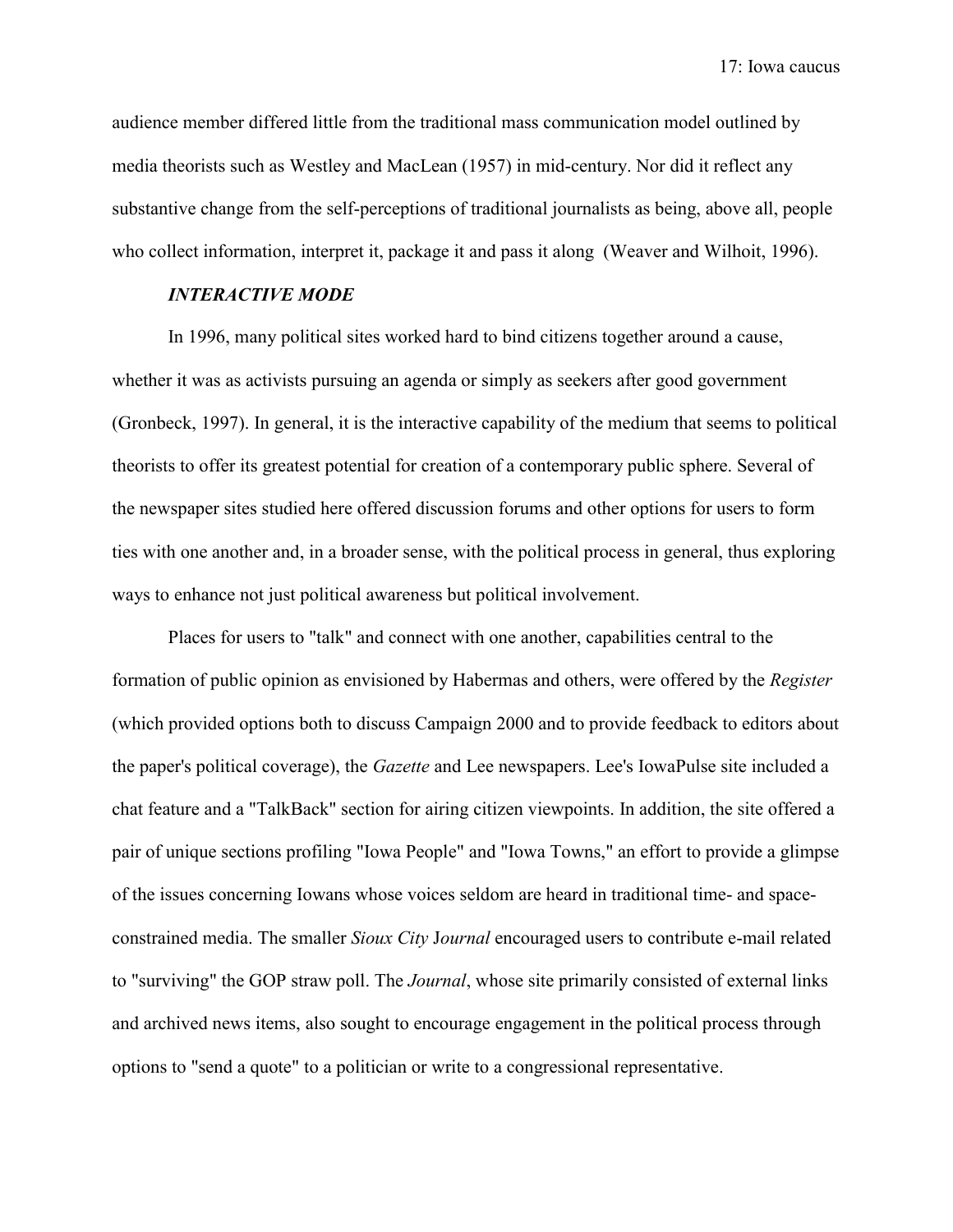The *Registe*r included a section of public school student essays (not all of them related to politics) linked from its caucus site; IowaPulse also enlisted the participation of schoolchildren in scheduled online "chats" with candidates. Unique to the *Register* was its "2020 vision" section, in which it presented views and concerns about the future from a variety of grassroots leaders along with a link to its online forums for public discussion of the issues raised.

These newspaper sites, then, did venture beyond their traditional role as information providers and experiment with ways of encouraging user engagement with the information and with other users. It is true that such interactive options hardly dominated the sites; their role was more supplemental. However, if the notion of a public sphere depends on conversation in the context of knowledge, this may not be an unreasonable approach. Moreover, as discussed below, those sites that were attempting to encourage public participation found the going to be tough. The online editor at IowaPulse said the original concept of the site was "to create an arena of interactivity among Iowans." But getting people to interact, he said, was "like pulling teeth." It's a learning experience for the paper and its online users, he added, "a chance to do something different. I just wish they'd learn faster."

#### *EXPRESSIVE MODE*

Some political sites also seek to alter beliefs, attitudes, values or behaviors (Gronbeck, 1997). Yet outside the op-ed and editorial pages, U.S. newspapers have not seen their news content as an instrument whose chief purpose is persuasion since the early days of the party press, and there is little indication they see themselves differently online. If there was an element of avowal or persuasion here, it was in the overall effort to encourage users to participate in the democratic process and to recognize its value. This function was served mainly through the use of links designed to improve not just the extent of political participation but its quality. For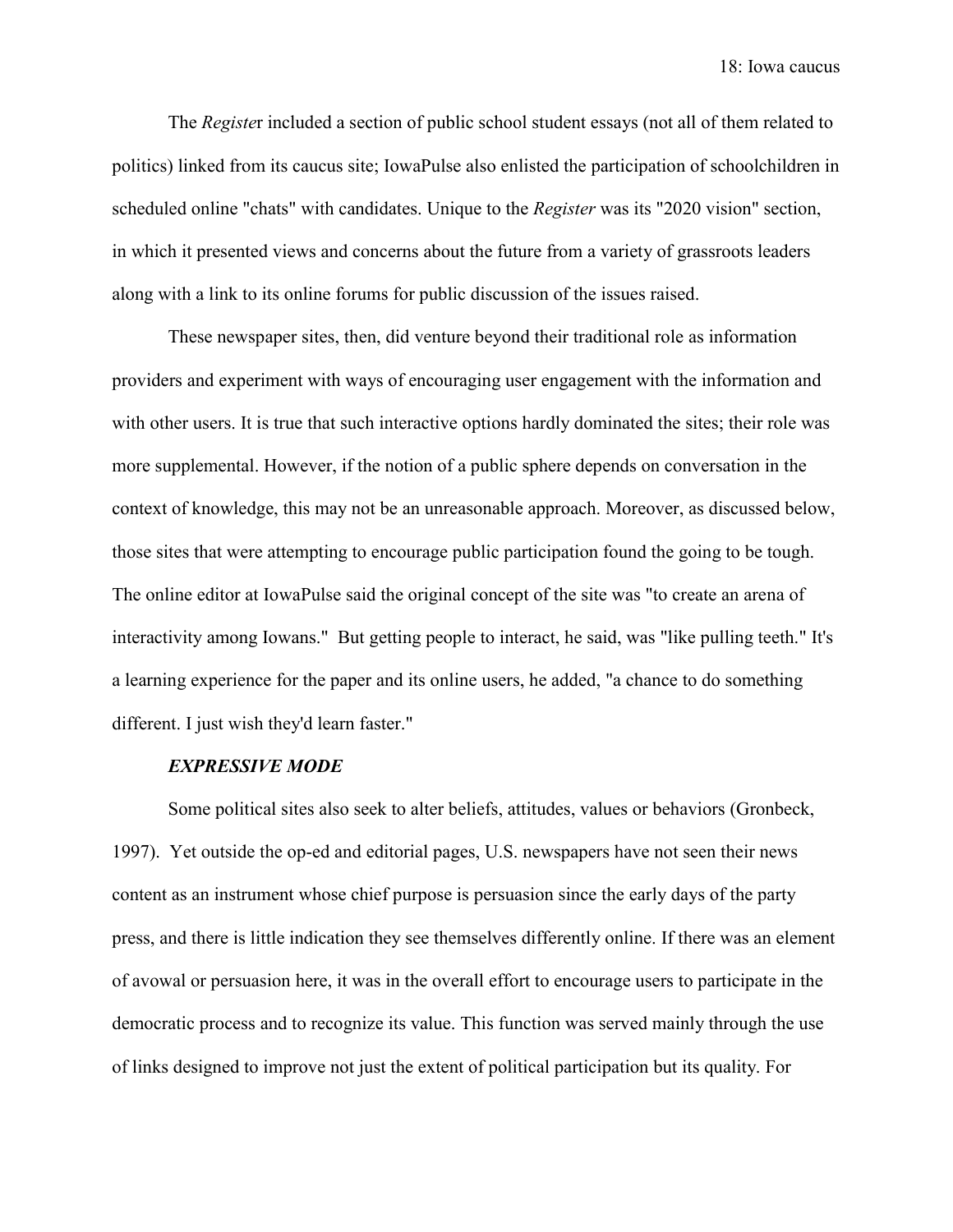example, as noted, the *Register* explored campaign finance; the *Sioux City Journal* offered links to a list of state legislators, an indirect reminder of the value of contacting those people to make one's views heard, along with its options to write to congressional representatives.

Despite the relative lack of importance that these local newspaper Web sites accorded this type of communication, a possible connection with another trend in mass-mediated communication throughout the 1990s is suggested here. Journalists have been hearing arguments for the better part of the decade about the merits of public or civic journalism, the idea that the media's role includes actively seeking to engage the audience in a civic process (Fallows, 1996; Merritt, 1995). In essence, civic journalism proposes an expressive or even persuasive function for the media: convincing local citizens of the possibility and importance of working together to resolve disagreements and improve their communities. The role has been consistently explored at relatively few papers. The online format, with its unlimited space and interactive nature, may prove more conducive to supporting such a function without threatening other journalistic roles. It is beyond the scope of this exploratory study to delve into whether these sites can be interpreted as taking a step in that direction. But the possibility merits consideration in future research, including follow-ups to exercises in deliberative democracy such as those conducted in Texas in 1996 (McCombs and Reynolds, 1999).

Before leaving the topic, it is worth quickly noting that one "expressive" element that underlies the traditional media -- advertising -- was all but nonexistent on these sites. Whether by design or because of a lack of advertiser interest (and several online editors indicated the latter may have been closer to the mark), these media sites were mostly commercial-free. At least one paper, the *Sioux City Journal* (which did have one ad, not related to politics, on its site), saw the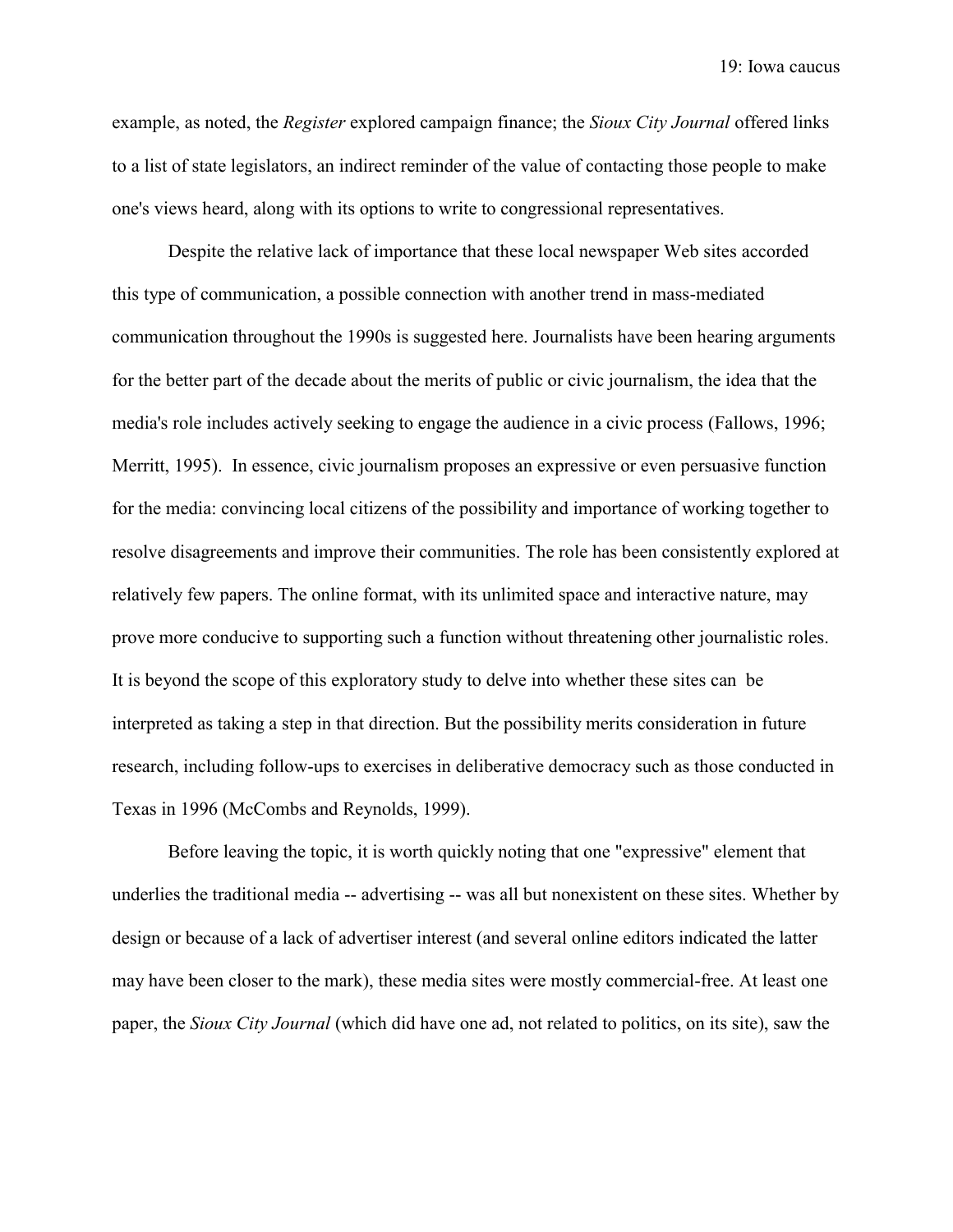site as first a "reader service," but second and third as a way to build traffic and "a place to sell banners into," according to its new media manager.

#### **E-MAIL AND PHONE INTERVIEWS**

After monitoring the sites in September 1999 to determine the nature of their content, the researchers conducted e-mail and telephone interviews in October with the people responsible for the sites. The goal of the interviews was to understand how these editors conceptualized the purpose, role and audience of their caucus Web sites. Responses to the e-mail questions will be discussed first. The questions are provided in Appendix B.

Most respondents saw their site's primary purpose as cognitive -- providing information -- and, not incidentally, boosting the visibility and reputation of the sponsoring organization. The *Des Moines Register*'s online editor wrote that the paper "has long been a key source of reporting on the Iowa caucuses. It's my goal to extend this expertise to the Web. I want to make the *Registe*r THE site to go to for caucus information." Smaller newspapers saw an opportunity to serve as "an additional route to information about the candidates," as the woman in charge of the *Waterloo Courier's* site put it. The mid-sized *Cedar Rapids Gazette* saw the Web site as a way to extend its reach. "We feel that we are one of the state's leaders in understanding and covering politics," its online content manager wrote. "Since the Iowa caucuses attract national and international attention, we feel that our Web site has the lone ability within the organization of sharing our regional perspective and coverage with the rest of the world."

Only the online editor at Lee Enterprises (who also served as a city editor at the *Quad City Times* in Davenport) saw an interactive function as key. He listed "to engage Iowans in discussion about the caucus and candidates" as his primary purpose for the site; other goals included giving readers information that wouldn't fit in the daily paper, broadening the paper's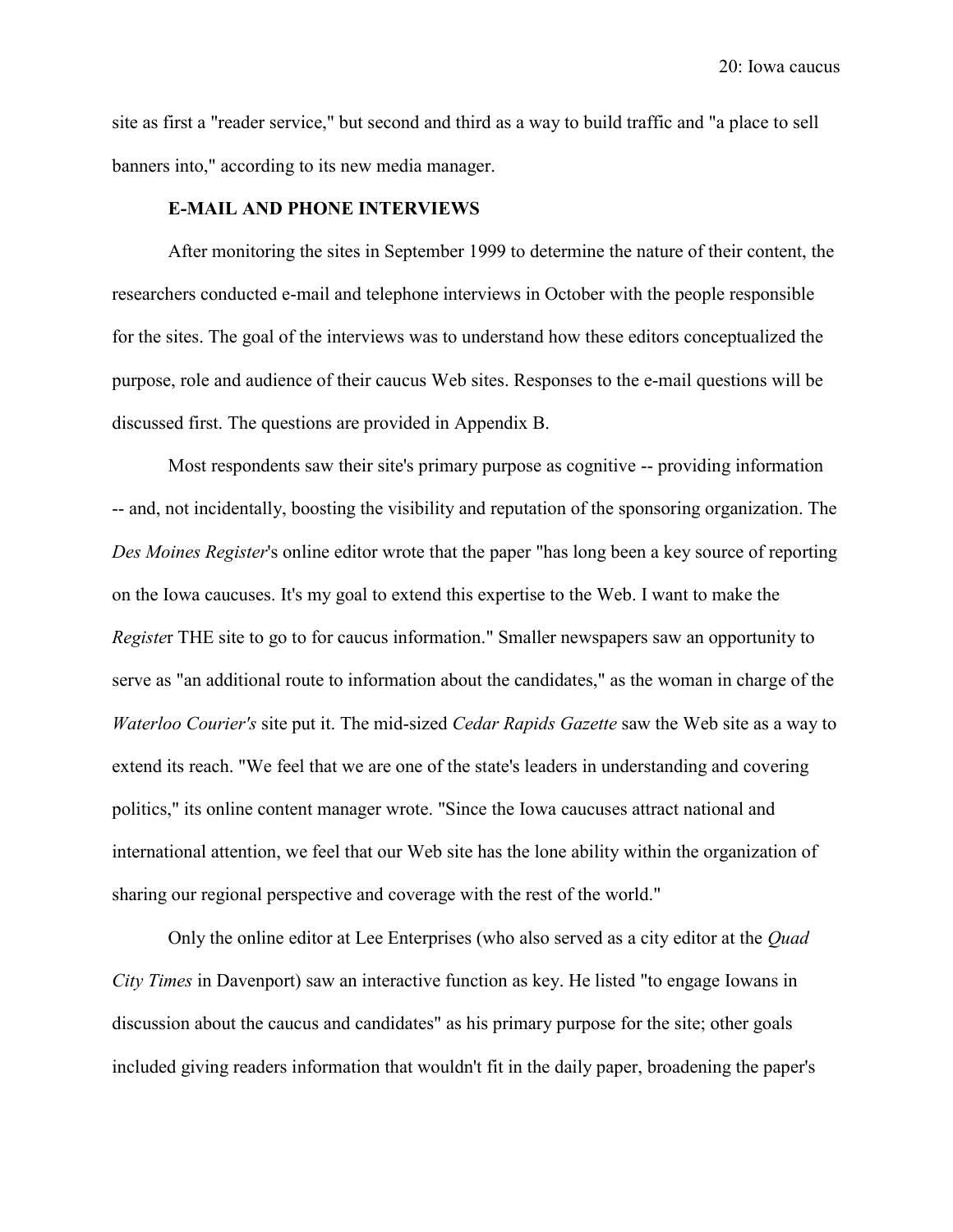audience and, uniquely, using "online interactivity to create content for the daily." In other words, he saw information as more of a two-way street, a communal process: The paper provided some and Web site users, through their comments and discussion, provided some.

Other respondents did not specifically assign their audience this dual role as information consumer and provider. The two primary differences between the online and traditional audience that most identified were its size or scope, and the intensity of its interest in politics. "The audience is mainly regular *Register* readers, but also includes a much wider audience nation- and worldwide -- readers who either know of the *Register*'s reputation or deduce that Iowa's biggest newspaper will have information on the caucuses and search it out," the paper's online editor wrote. The online content manager at the *Gazette* pointed out that while visitors to the site as a whole are likely to be seeking the paper's regional news coverage, "those coming to the caucus site would not need to have such interest to find the information compelling." The paper wants its users to "appreciate the expertise and perspective" its experienced staff can provide.

The online editor at IowaPulse, the Lee site, agreed that the audience for the caucus site included "political junkies nationwide hoping to get an early read on the race," as well as Iowans interested in becoming involved in the caucus process. In general, he said, the online group was "much more focused" than the mass print audience, "which includes people disinterested in the caucuses but who might stumble upon the stories." Again, however, he had a somewhat different take on what he hoped online users would get out of the site -- not just the information they sought but also "a feeling of connectedness to the mysterious caucus process, so that they are better equipped to participate" in January.

He saw the site's online role, then, as different from the newspaper's traditional role, in that it "relies upon interactivity and input from our viewers." Other respondents did not identify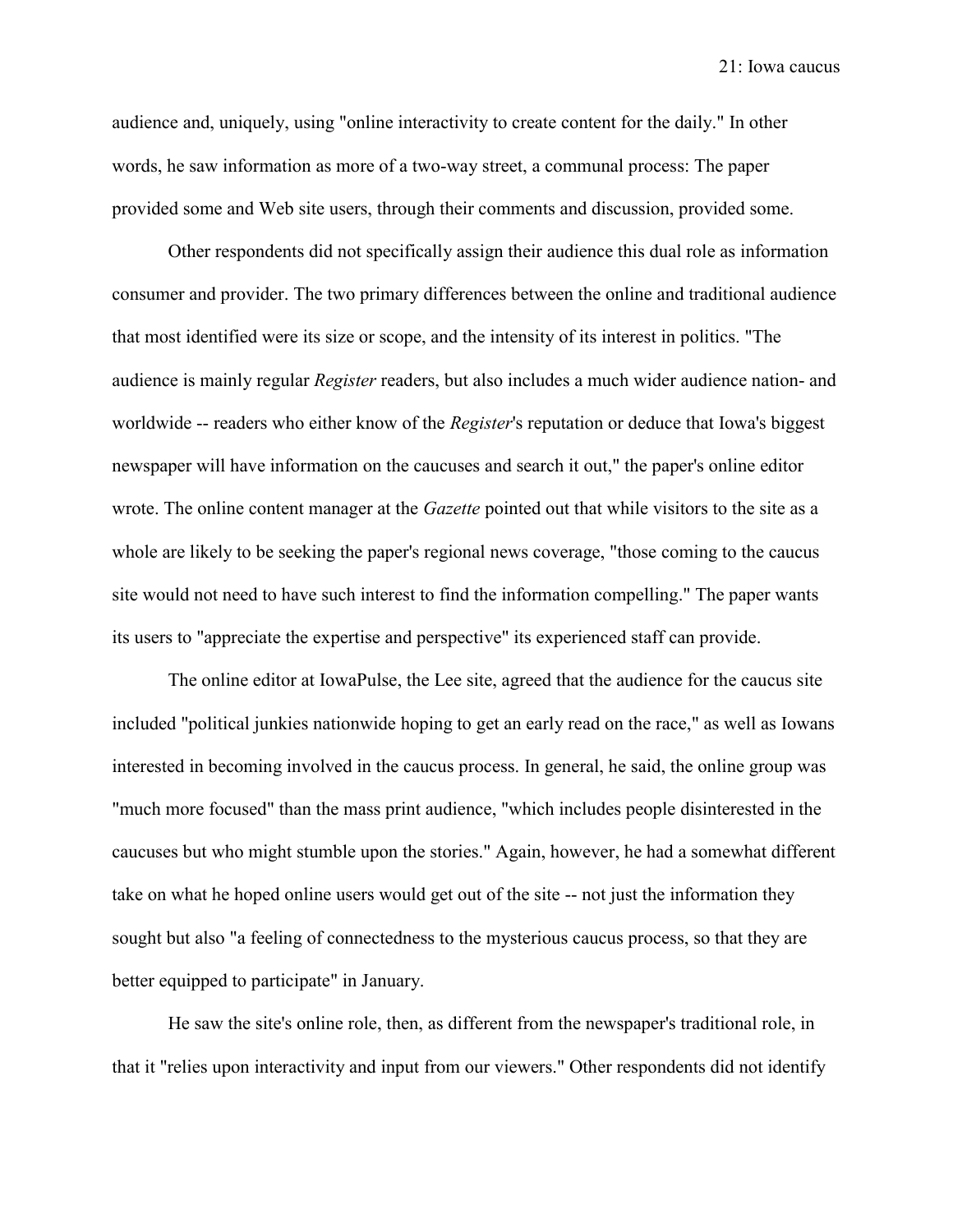this aspect of their sites as a source of differentiation. In fact, several pointed out that the online product very much reflects the print one. In response to the question asking what set their sites apart from other caucus sites, they agreed with the new media manager in Sioux City who said "local insights" were the key. "Our online effort reflects the work and emphasis of the paper," the online content manager at the *Gazette* wrote. Similarly, the *Register*'s online editor saw his paper's "reputation and expertise" as differentiating his site from others: "No one knows more about the caucuses than we do." However, there were differences in specific structure or content that the respondents identified. Archives of news stories dating back for several months -- or even years in the case of the *Gazette*, the only one of these five newspapers to have a news Web site in 1996 -- and online polls were mentioned by several respondents. The new media manager at the *Sioux City Journal* said that online, content was organized by "target audience groupings" different from those in print; he cited football and politics as two examples.

In summary, responses to the e-mail questions indicated most of these online editors saw the Web products as extending but not significantly changing their traditional roles and missions, chief among which is to provide information. This mindset is reflected in the nature of the sites themselves. Most saw their audience as bigger and more interested in politics, but otherwise (with the exception of the IowaPulse editor) seemed to envision online users more as information seekers than as participants in a communal process of forming connections and, ultimately, shaping democracy through their negotiation with it. In other words, they seemed comfortable with the first requirement for formation of a public sphere -- the provision of information -- but did not seem to see themselves as taking a proactive role in going much further.

The follow-up telephone interviews<sup>3</sup> provided more details and insights into the inner workings of the sites. Although the e-mail findings were supported, the interviews were able to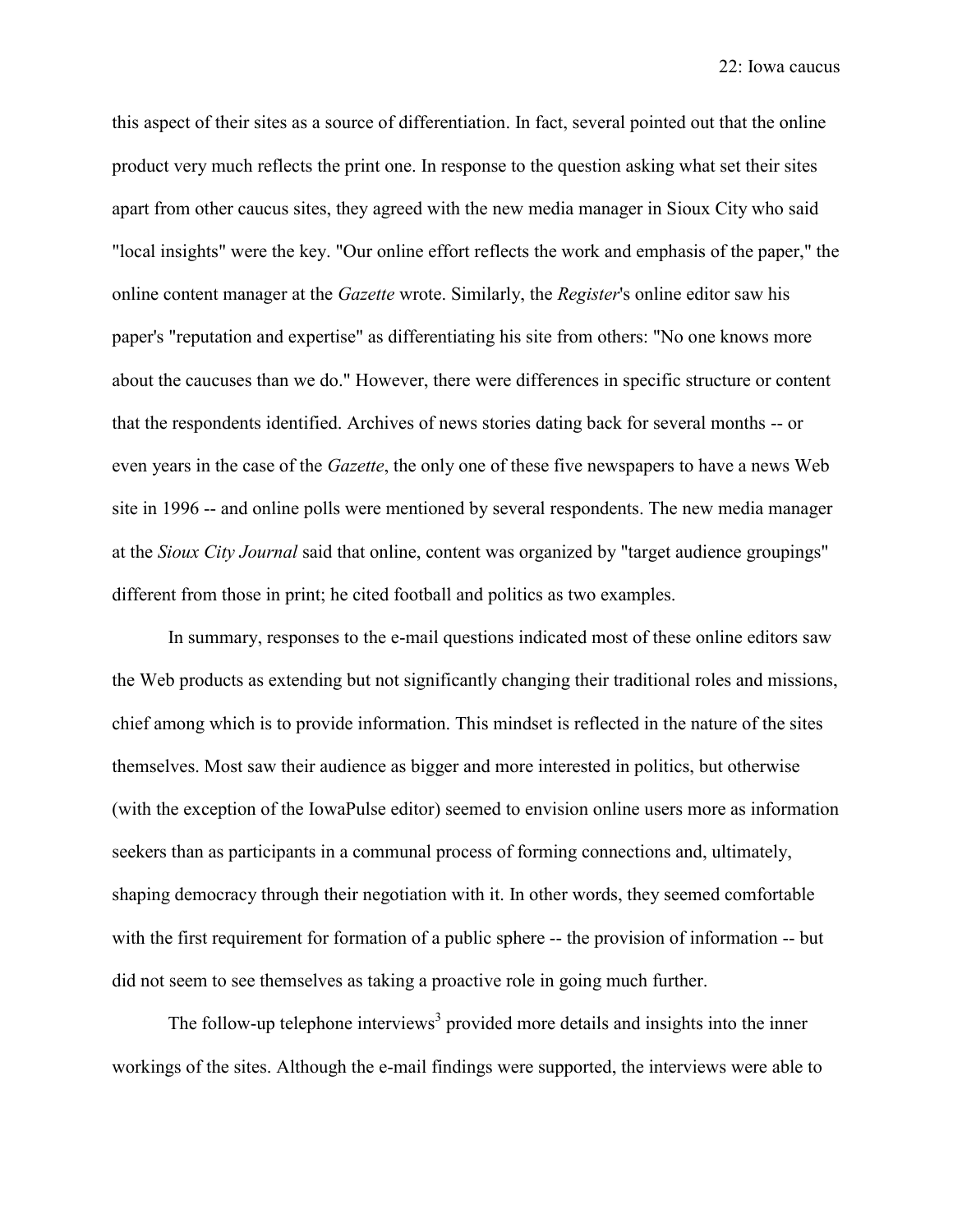touch on topics only hinted at or not covered at all through e-mail. They also allowed the researchers to probe how online editors conceptualize the notion of interactivity in relation to their caucus sites.

Indeed, when asked directly, interviewees did cite the participatory nature of the medium as one of its strengths. "The beauty of the Web is not just that you can sit in front of the screen and read the paper, but that you can interact with it," the *Register*'s online editor said. "Interactivity is my favorite word related to the Web. People can get involved with the news." And with each other. For instance, he cited the online forums in which a user could post a message lauding one candidate and be immediately engaged by another user saying a different candidate is better. The conversation can get rude -- "I sometimes wonder how these people would treat each other in person because they don't treat each other very well online," he said - but the opportunities for connection are valuable nonetheless. (Such conversations mirror what happens during a caucus, when supporters of particular candidates cluster together, then try to devise arguments to convince the "undecideds" to join their ranks.) At the *Waterloo Courier*, creating a message board topped the webmaster's wish list. "Our readership is active; they like to get involved in the debates," she said.

One of the drawbacks, however, was getting people to take advantage of their ability to interact in this fledgling virtual public sphere. Aside from the truly committed (Pat Buchanan's supporters, in particular, were steered to the *Register*'s forums, the editor there said), few voters seemed interested in talking about presidential politics months ahead of the caucus, let alone the general election. "The interactive stuff is what has really attracted me," the IowaPulse editor said. Lee's promotional materials emphasized that "the caucus begins now," and the Lee site included ample opportunities for users to jump into the political debate. But if you build it, they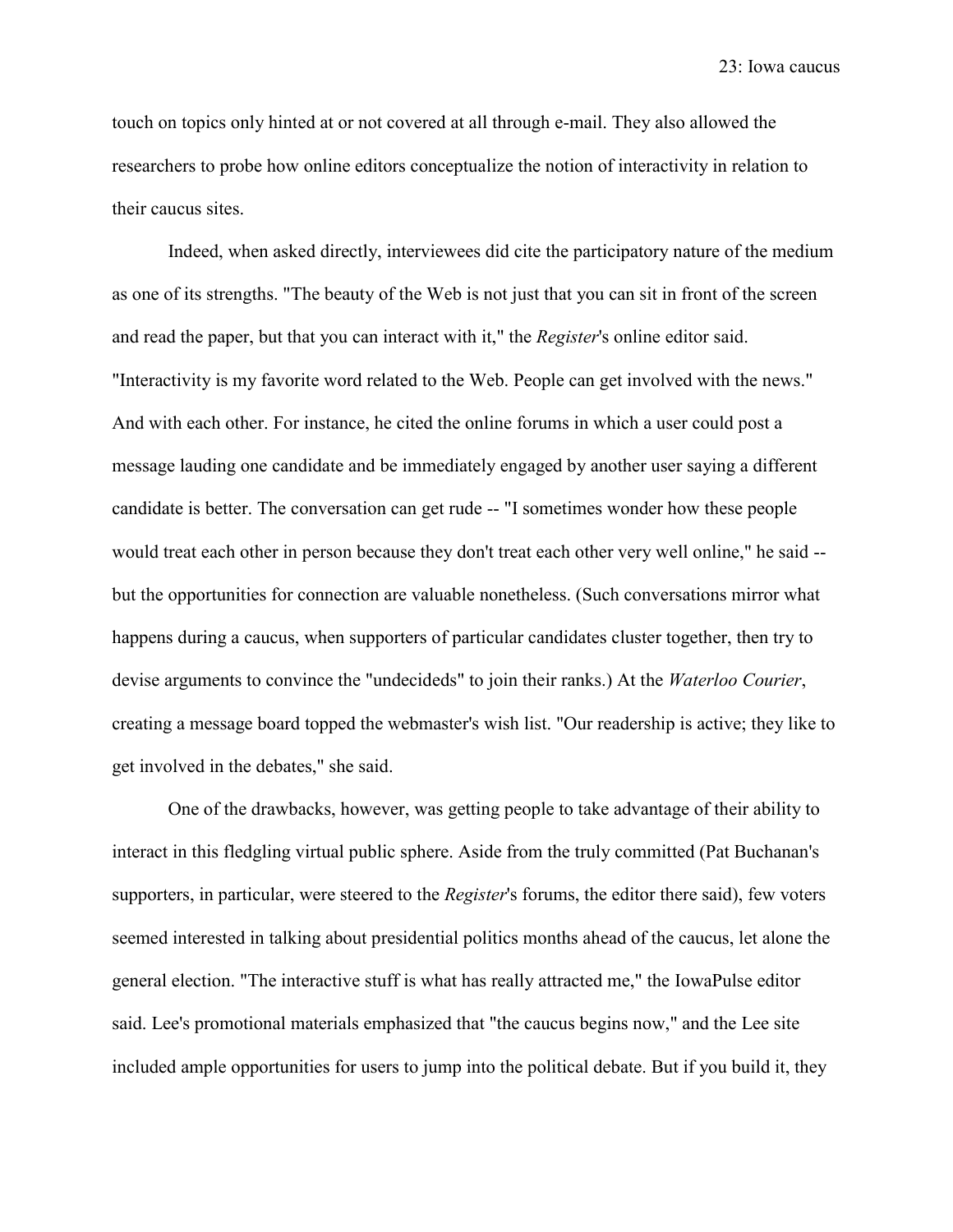will not always come -- even in Iowa. "My approach so far has been to prime the pump with questions I think people will respond to," he said. The *Register* editor also said he sought to pose discussion questions that will "raise someone's eyebrows, get their backbones out of joint." As described above, both papers pursued efforts to engage public school students, hoping to interest future voters (and their parents). Still, the numbers of participants in online discussions remained low. It's hard to be interactive when there are so few other people around to interact with.

If users were not paying much attention, other Web editors were. All the interviewees referred to one another's products. In Cedar Rapids, for example, the *Gazette*'s online staff watched the IowaPulse forums as they tried to decide whether to commit resources to building their own. An online editor pointed out that while no one from outside the organization can tell how many hits a news story is getting, everyone can see exactly how popular a discussion group is -- or is not. Why, in effect, publicize the fact that no one is paying attention to what you are doing? The audience for political information, he said, is small, and although it is easy to speculate, no one is sure who that audience really is or how to attract and maintain their interest.

Also unclear was the nature of the competition for a caucus Web site. "We work in close tandem with the print model," the *Gazette* Web editor said. "Our mindset is that our competition is other Iowa newspapers." But, he added, the lines are blurry. The big competitors for a national story like the Iowa caucus really may be major outlets, some traditional media ones with an online presence such as CNN and others, such as Yahoo! or America Online, that do not even exist outside of cyberspace. The IowaPulse editor agreed that the composition of his competition online was hard to nail down. In the print world, it is the papers in Cedar Rapids and Des Moines; online, it is much broader, much better funded and much harder to keep up with.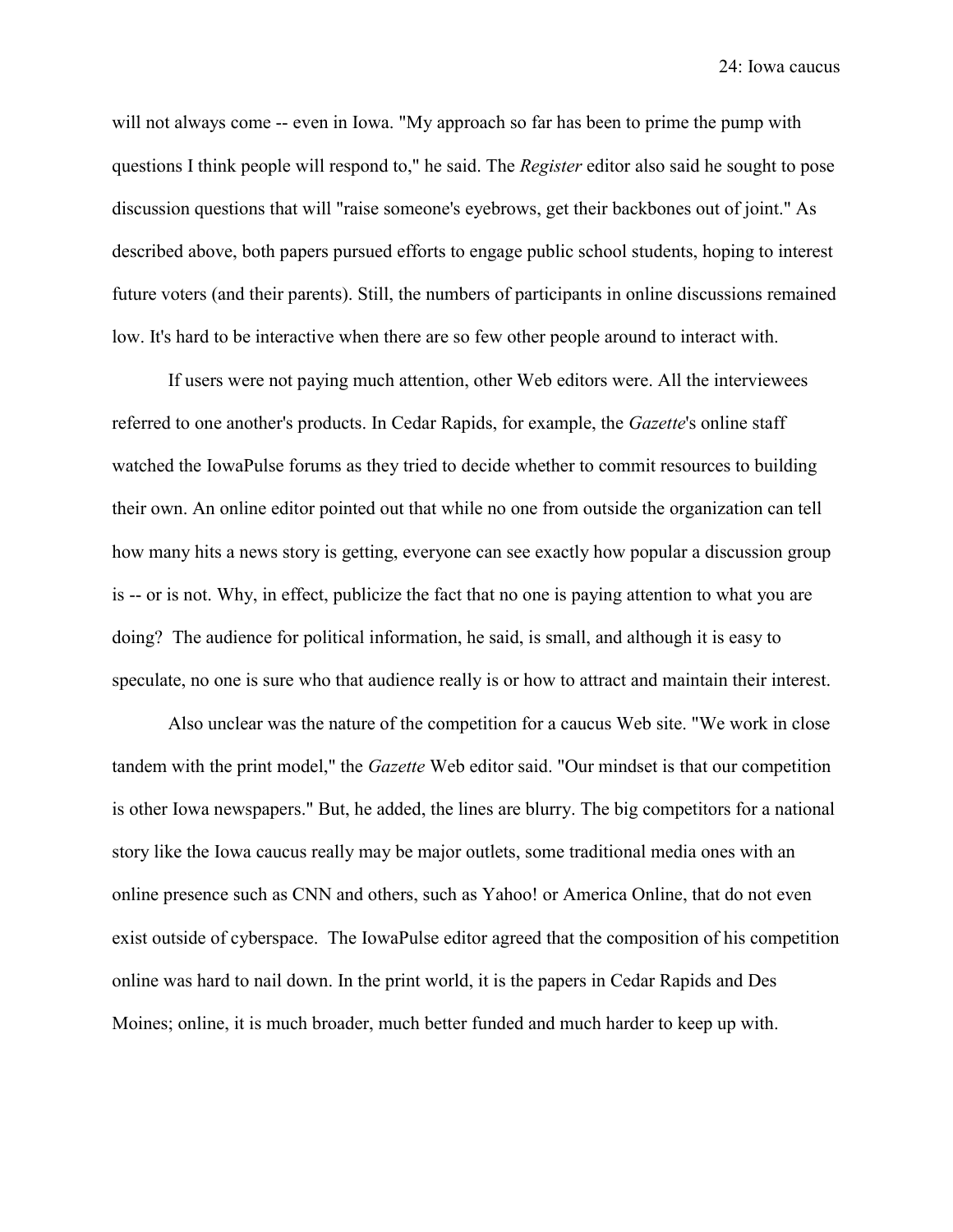Uncertainty over the nature of the audience, the nature of competition and the ability to sell advertising or otherwise make money from political sites makes coming up with a viable business model problematic. And newspaper Web sites are businesses -- or hope to be. Indeed, the *Gazette*'s online content manager said there was greater freedom in 1996, when the Web was in its infancy and all ideas were worth playing with; in 2000, it was harder to make a case for ideas that were tough to justify economically. When *Gazette* editors sat down to think about their 2000 caucus site, they came up with all sorts of possibilities: questions to assess how important different issues were to Iowa voters, online journals provided by candidates' staffers, whimsical features on topics such as the musical selections played by candidates at their campaign stops. But each of those ideas was labor intensive, and thus expensive. They never saw the light of day.

Corporate backing of and involvement in the papers' online effort varied. The IowaPulse editor said Lee executives were very supportive; in their vision of the future, papers cooperate to develop a branded site that works in harmony with the daily rather than simply replicating it online.<sup>4</sup> Online staffers at Howard's *Courier* and Gannett's *Register* said most of their decisionmaking was done locally; the corporate parents kept out of the content side (though the *Register* did have to present a business model for the Web site in general, as well as get corporate approval for third-party agreements, such as one with CNN to link to the *Register*'s caucus stories). At the family-owned *Gazette*, the need for fiscal justification of specific content seemed more important. However, the 67,000-circulation *Gazette* had as large a Web staff, about half a dozen people, as the 163,000-circulation *Register*. IowaPulse was produced by a handful of reporters, editors and designers who also wore other hats on the editorial side, while the *Waterloo Courier*'s Web staff consisted of two people with other major duties. All the respondents expressed frustration at not being able to do everything they wanted because of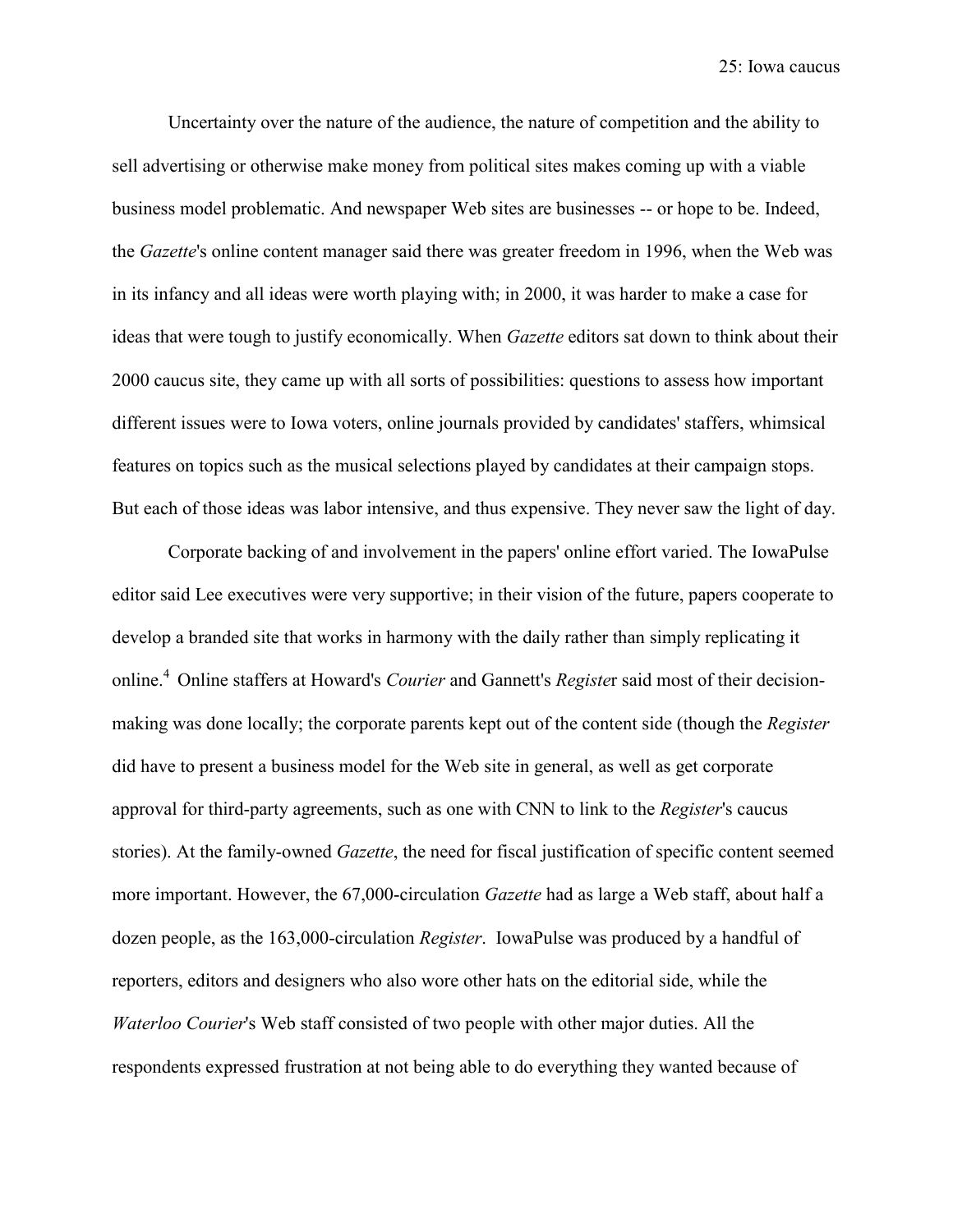limited resources, including time, a finding that supports earlier research into online newspaper staffs and their concerns (Singer, Tharp and Haruta, 1999).

One final, related theme that emerged from the follow-up interviews was the relative importance of the political information to the paper's online presence as a whole, as well as the relationship between the Web site and the printed product. The *Des Moines Register*'s online editor saw the political site as "our showcase"; he said he worked hard to keep its information current and to find new things to put on it. At the same time, he added, one goal was to drive people back to the print paper. The *Register*'s site was liberally sprinkled with encouragement to subscribe to the paper. Not all of the newspaper content was online -- though conversely, most of what was online came from print, with the exception of some interactive features. The situation was the same at the smaller *Waterloo Courier*. At the Cedar Rapids paper, which was revamping its overall Web site at the time of this study, the emphasis similarly was on making newspaper content available online; with the political audience being small, little justification was seen for an extensive caucus site. The IowaPulse site was less closely connected with its associated Lee newspapers. It actually was generating content for the print side: While the Web sites of individual papers were updated at the end of the print editing cycle, the political site was updated as soon as information became available, and stories subsequently were re-edited for the daily.

#### **DISCUSSION**

This study explored journalistic conceptualizations of the online medium for upcoming coverage of a local political event of national significance in light of the medium's potential to enrich public participation in a democratic community. The answer to the first research question, concerning the nature of the content that these newspapers provided on their caucus Web sites,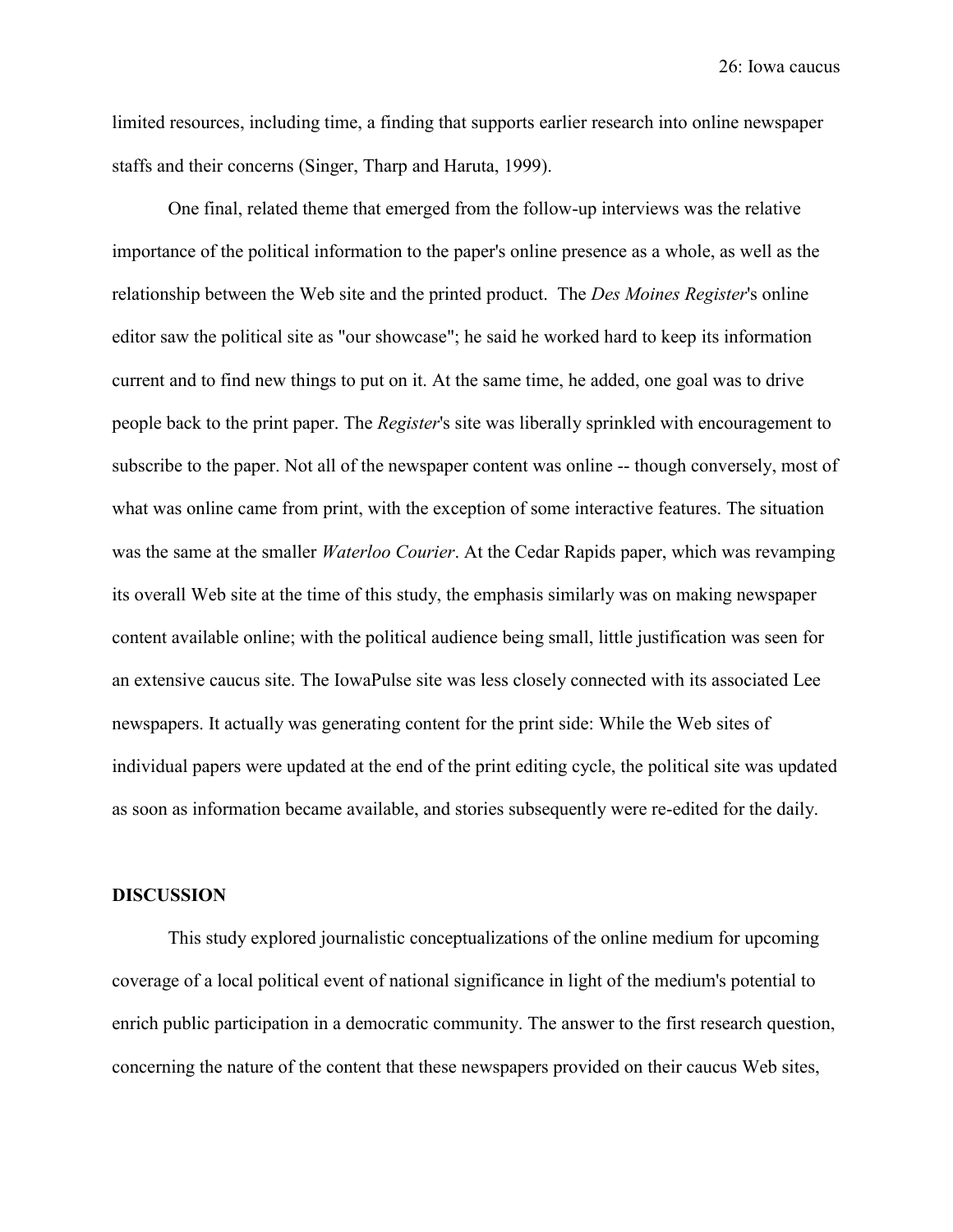seems to be that most of it can be categorized as serving the cognitive function of providing information -- just as it was in 1996. Is the provision of information taking full advantage of the online medium's capabilities? No. Nor is it anything more than a first step in creation of a participatory democracy or a renewed and re-energized public sphere. Nonetheless, it is the role that newspapers are familiar with and have considerable expertise at -- and it is not a role that they can or should ignore, in print or online. The need to keep the citizenry informed on matters of public importance is precisely why the press has a constitutionally protected position in our society. It is not a role they should abrogate simply because they can now disseminate that information in a new way. Information is vital as the groundwork on which constructive communication and participatory democracy can build.

The interactive function, which in this context primarily involved creation of a venue for interpersonal relations among users of the newspaper Web site, offered an insight into what perhaps is the heart of the issue with which traditional journalists are wrestling as they move into an online environment. Their sites did offer some opportunities for user interaction, opportunities not available in the print product. But those options could perhaps best be classified as supplemental and experimental rather than as core components of the online product.

The expressive mode of communication was less in evidence, aside from the fact that having a caucus site available at all is in itself an avowal of the desirability of audience involvement in the political process. Only a small percentage of traditional journalists see themselves as opinion mobilizers (Weaver and Wilhoit, 1996), and the medium seems to be having little effect so far in changing that self-perception.

The second, broader research question asked how the online editors at these newspapers envisioned their sites' purpose, role and audience. The findings indicate that what they saw is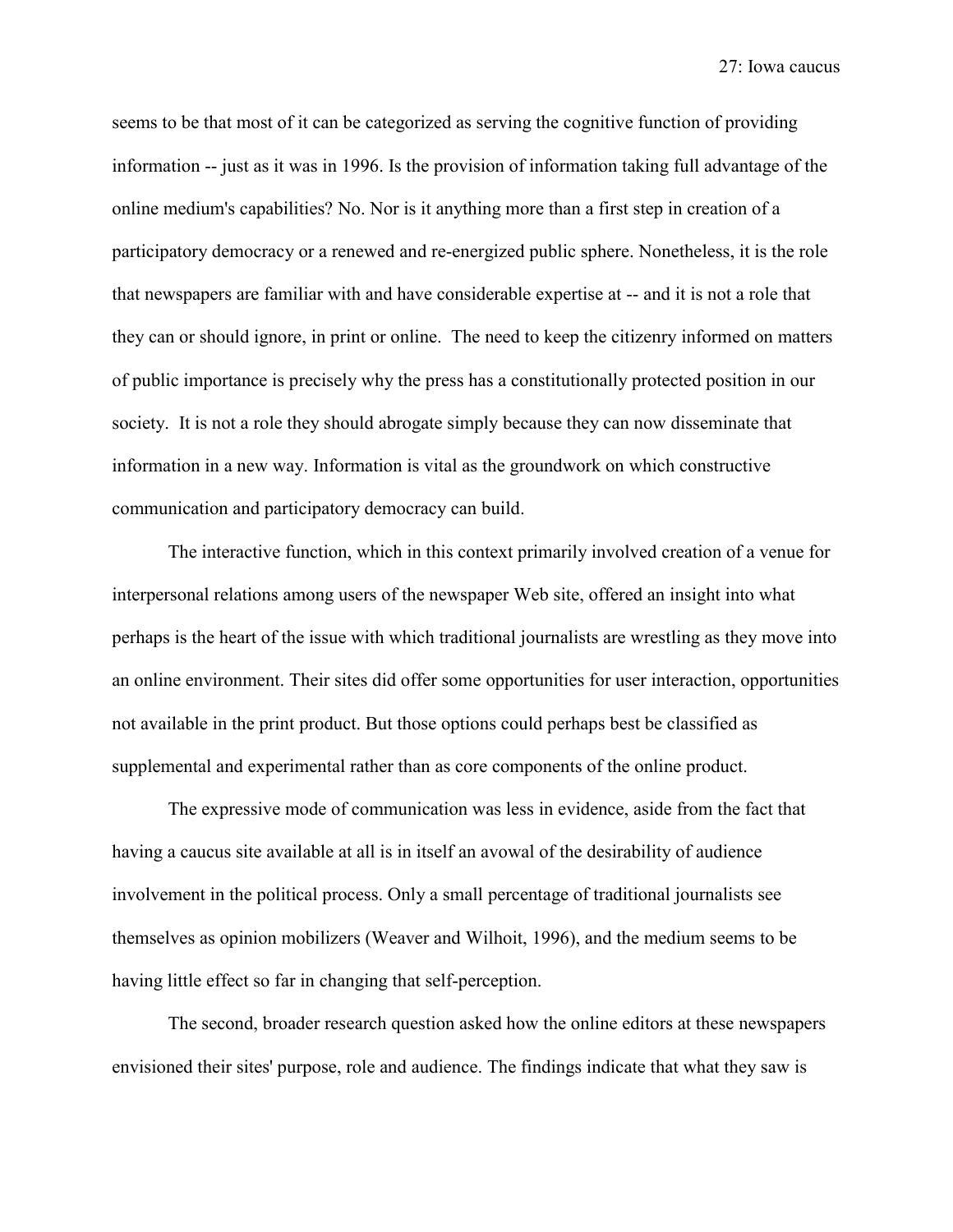what we got: For the most part, they conceptualized their primary role as being expert, credible sources of caucus information, and information is mostly what they offered. If that information could attract a bigger audience than the one at home in Iowa, terrific. Otherwise, their online products were more reflective of than significantly differentiated from their traditional print ones. While opportunities for building online political communities were recognized and appreciated (if not what most of the respondents thought of off the tops of their heads), they suspected, not unreasonably, that those communities would be even less representative of the electorate as a whole than their newspaper readership is.

While it is easy to criticize a tendency to stick to an old role of delivering a one-way communication feed when opportunities for creating a new role present themselves, research supports the logic of this approach. Activists dominated use of political sites prior to election night in 1996, and polls in the fall of 1999 indicated presidential campaigning was low on the list of things most people wanted to think about. It makes sense to suppose that the people seeking out caucus sites at the time of this study, far in advance of any actual voting, were indeed only the people really, really into politics. Even as the 2000 election date drew closer, informationseeking behavior dominated audience use of newspaper Web sites, as the lead author learned in a national study subsequent to the one reported here. People look to newspapers for information, and information is what they expect to find, regardless of the medium in which the newspaper is "delivered" to them.

But that said, the Web does offer an unparalleled opportunity to move beyond the role of information provider and to offer a place for citizens to connect with the political process and with one another. Newspapers and their editors are less comfortable in this role, as witness the reticence about the ideas of civic journalism mentioned above. Indeed, it may be an extremely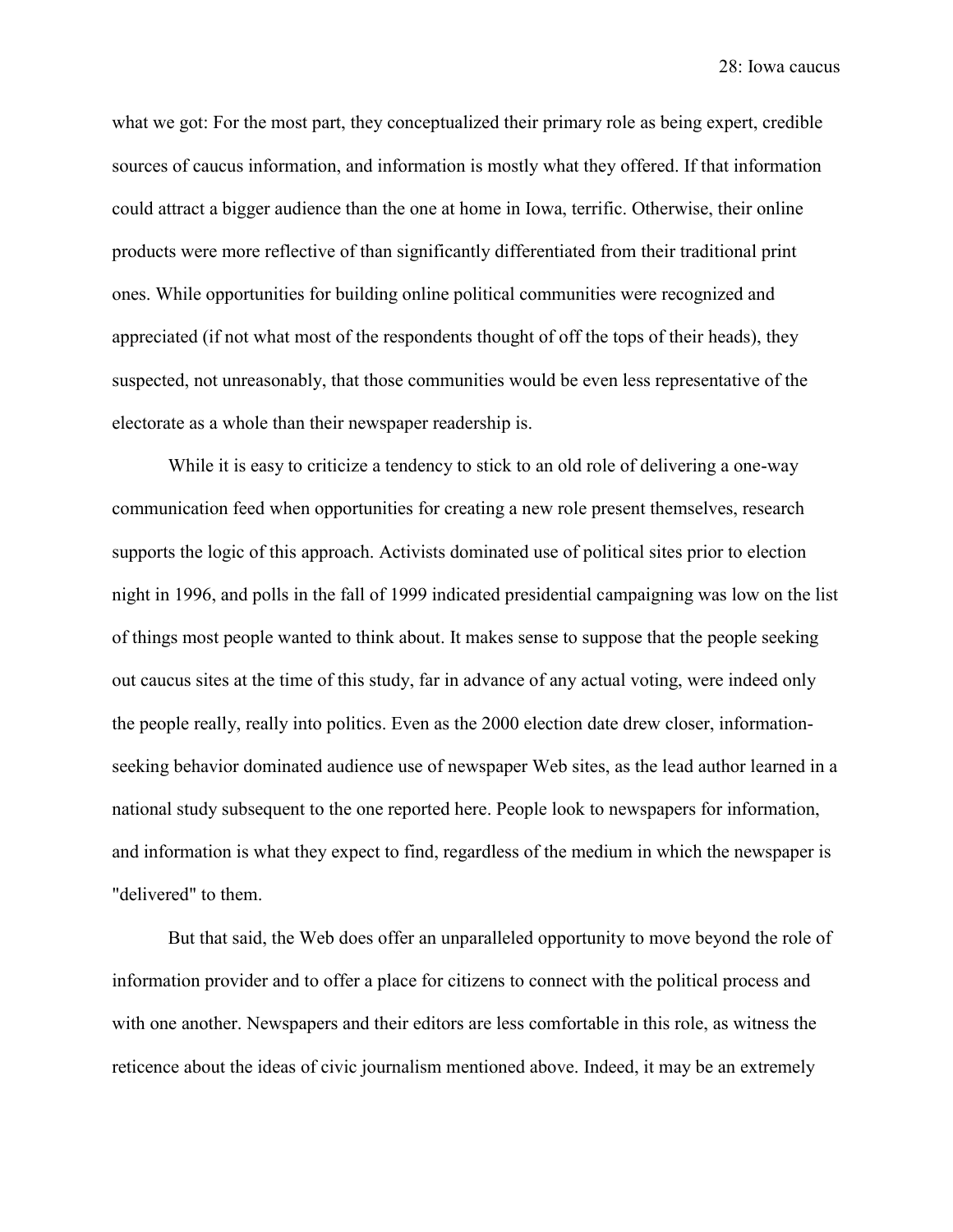difficult one for them to fill, given their dual nature as both instruments of nonpartisan public service and instruments of profit for publishers and shareholders. If audience interest in online civic engagement through traditional media sites is indeed as low as this study and others suggest, then even editors' enthusiasm would be difficult to sustain in light of publishers' likely reluctance. Why commit resources to an enterprise with neither a past that fits in with the paper's historical mission nor a future that fits in with its revenue goals of attracting an audience that will in turn attract advertisers?

There are, perhaps, two answers. The less compelling is "because they can." Emerging technologies always offer new opportunities for existing media forms to expand their horizons. Yet if history is a guide, it is far more likely that newspapers will change incrementally in response to the Internet than that they will change radically -- far more likely that they will enhance their strengths as information providers rather than go head to head with, say, Usenet groups or America Online chatrooms. Television, for example, prompted newspapers to make their pages more colorful and their stories shorter, but corporate cross-ownership aside, it did not make them abandon their emphasis on written words organized in a linear fashion. Indeed, it is far more likely for existing media to evolve in ways that highlight existing strengths than in ways that bring them into direct competition with new media forms (Fidler, 1997).

The more compelling answer, at least from an outside-the-industry viewpoint, is "because they should." At a rather mundane technological level, newspapers should at least seriously consider taking on a more active role in fostering civic engagement because much of their discomfort with that role has stemmed from a physical reality that the Internet makes irrelevant. In a medium with limited space, embracing one mode of operation means giving up, or at least reducing the prominence of, another. Online, there is no such zero-sum game; there is ample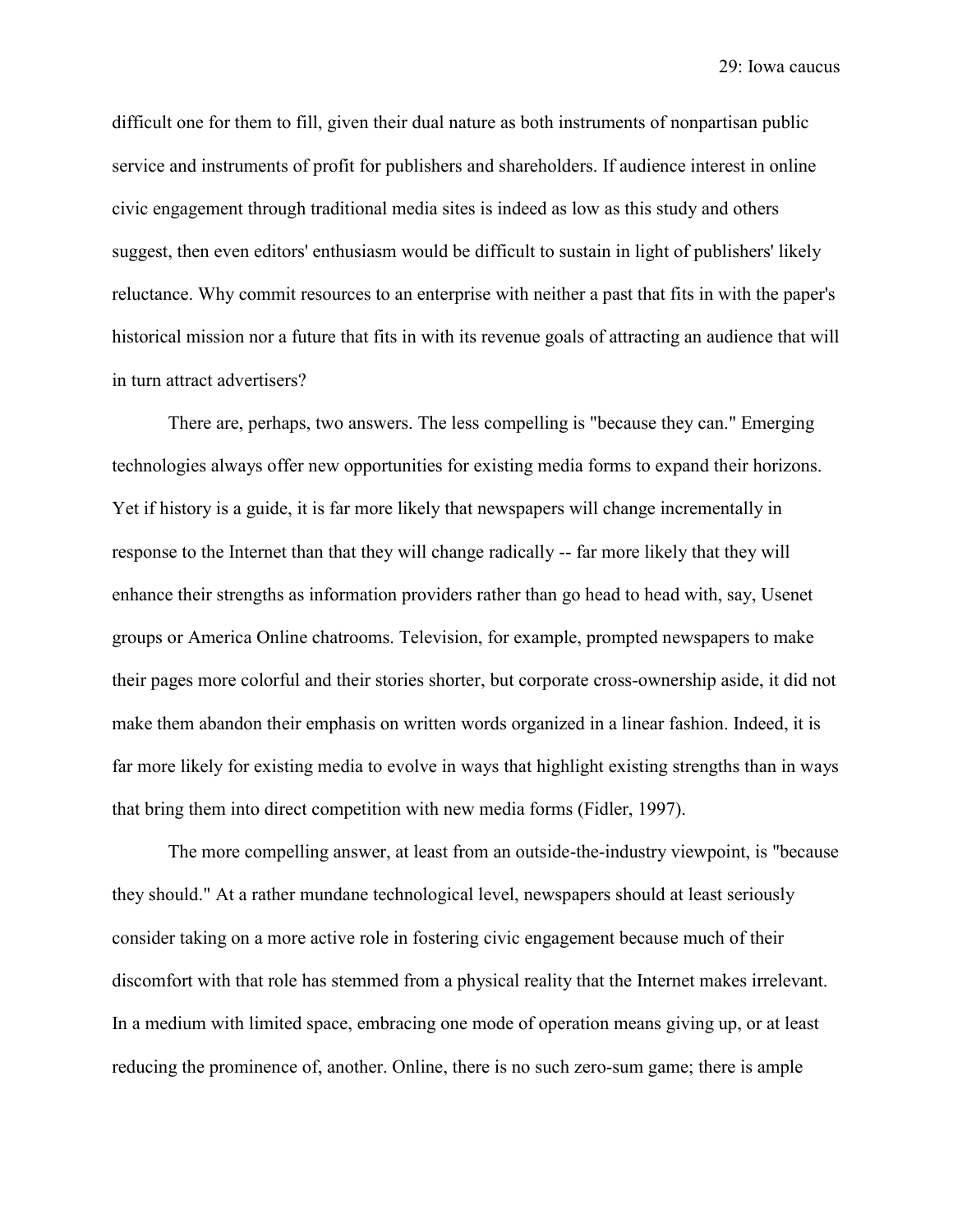room to do both, in an environment that naturally lends itself to a more participatory role by users. This limited exploratory study, while hardly offering conclusive evidence, suggests that newspapers with the resources to do it are, in fact, moving in this direction. The enthusiasm for discussion areas and other interactive features indicates recognition of the merits of discourse in the formation of political opinion. However, some local outlets are easily restraining their eagerness to provide such areas even if they are not economically profitable. Others simply do not have the technical or human resources to offer such services at this time.

Local newspapers also should consider reconceptualizing their public service role to involve more outlets for interaction because there is an opportunity here to take advantage of their own unique place within their communities. They are not Usenet groups nor AoL chatrooms, and they should not try to be. Nor are they CNN or *The New York Times*, even if they share the vast online media space with such behemoths. Rather, they are reasonably credible sources of local information with, typically, long-standing institutional memory of their communities and unparalleled brand-name recognition within those communities. They have the potential to build on those strengths not simply by offering information in bits rather than atoms, but by helping instigate the re-emergence of a viable political community at the level at which, as former U.S. House Speaker Tip O'Neill reminded us, all politics operates: the local.

True, the responsibility for creation of a democratic public sphere does not lie with the newspaper or any other profit-oriented media outlet alone. It lies fundamentally with the citizens themselves (Bimber, 1998). Building a public sphere is an exercise in futility if it remains uninhabited, as this study suggests the small-scale, "local" places currently available for political discourse may be. The editors interviewed here indicated that for their caucus sites in general, usage was small relative to that of their overall Web sites -- just as the number of Iowans who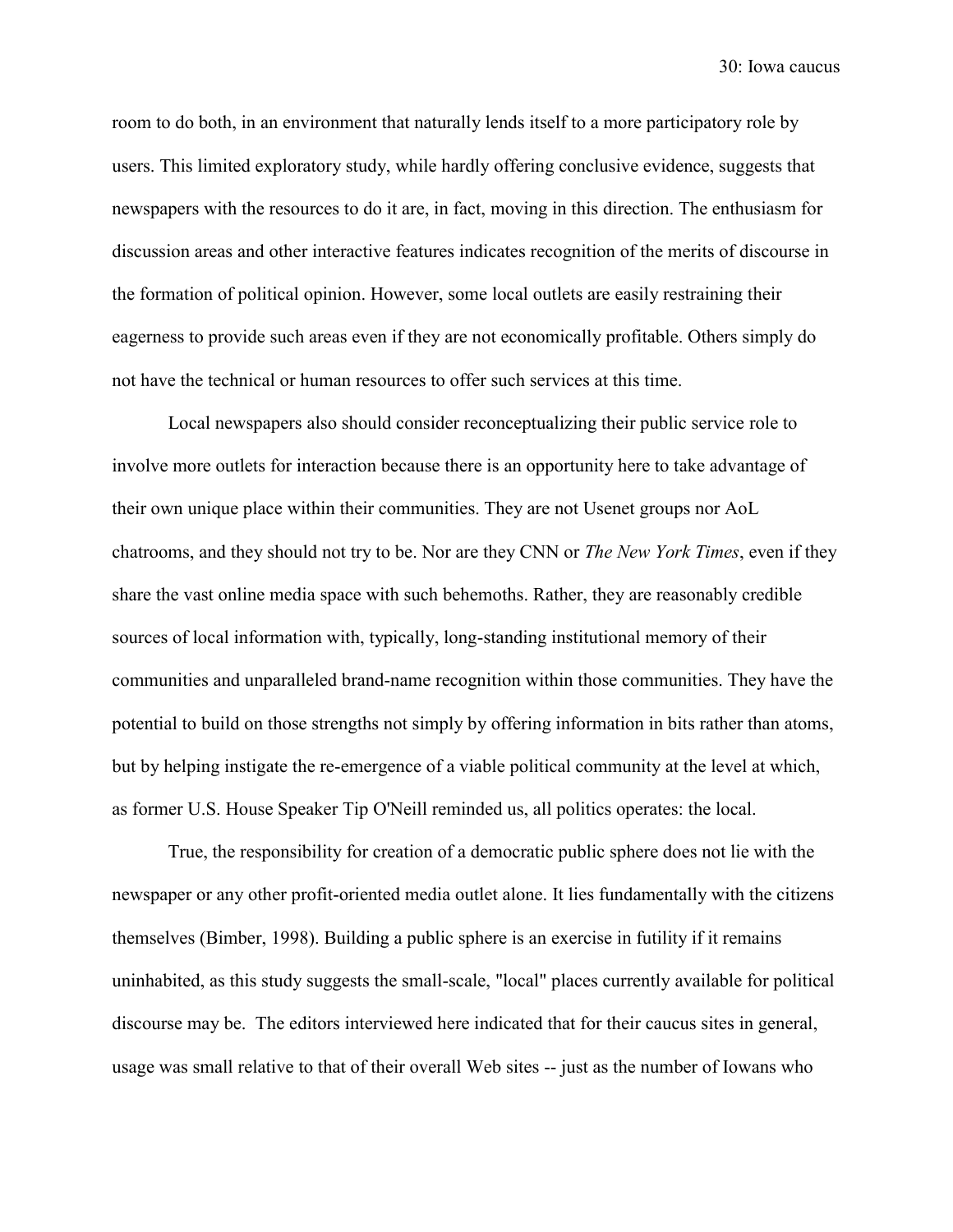participate in the caucus is small relative to those who vote in the general election, and smaller still in relation to the state's overall population. Nonetheless, the community's current size does not mean that it should not be nurtured and helped to grow.

Providing information continues to be one service to the newspaper's community, a necessary ingredient to its development. Giving people new ways to interact with the information -- searching archives, participating in and perusing polls, hyperlinking to candidate sites or other online sources -- is an important way to start to take advantage of the medium's capabilities for personalization and depth. But it is only a start. Connections among informed citizens are waiting to be established, and the ability for them to make their voices heard and their opinions shared is waiting to be encouraged. There is a need for credible, even-handed information online, and newspapers can and should make meeting that need a priority. But ultimately, it will not be enough in and of itself.

Newspapers have always been, in essence, a forum for debate among and about the political elite. From their op-ed pages to news stories about government officials' ideas and actions, we have had ample opportunities to learn what our leaders think, say and do. The Internet gives newspapers an opportunity to open up that debate to more of the citizenry, to extend it so that it includes the people at the heart of a democratic political system. The medium allows newspapers to make that extension relatively painlessly -- without space limitations, incremental delivery costs, or the necessity of choosing one approach or piece of content only at the expense of another. The results will not only inform the users; it will inform the journalists, as well. Such is the nature of a two-way information flow: One learns as well as instructs, listens as well as speaks.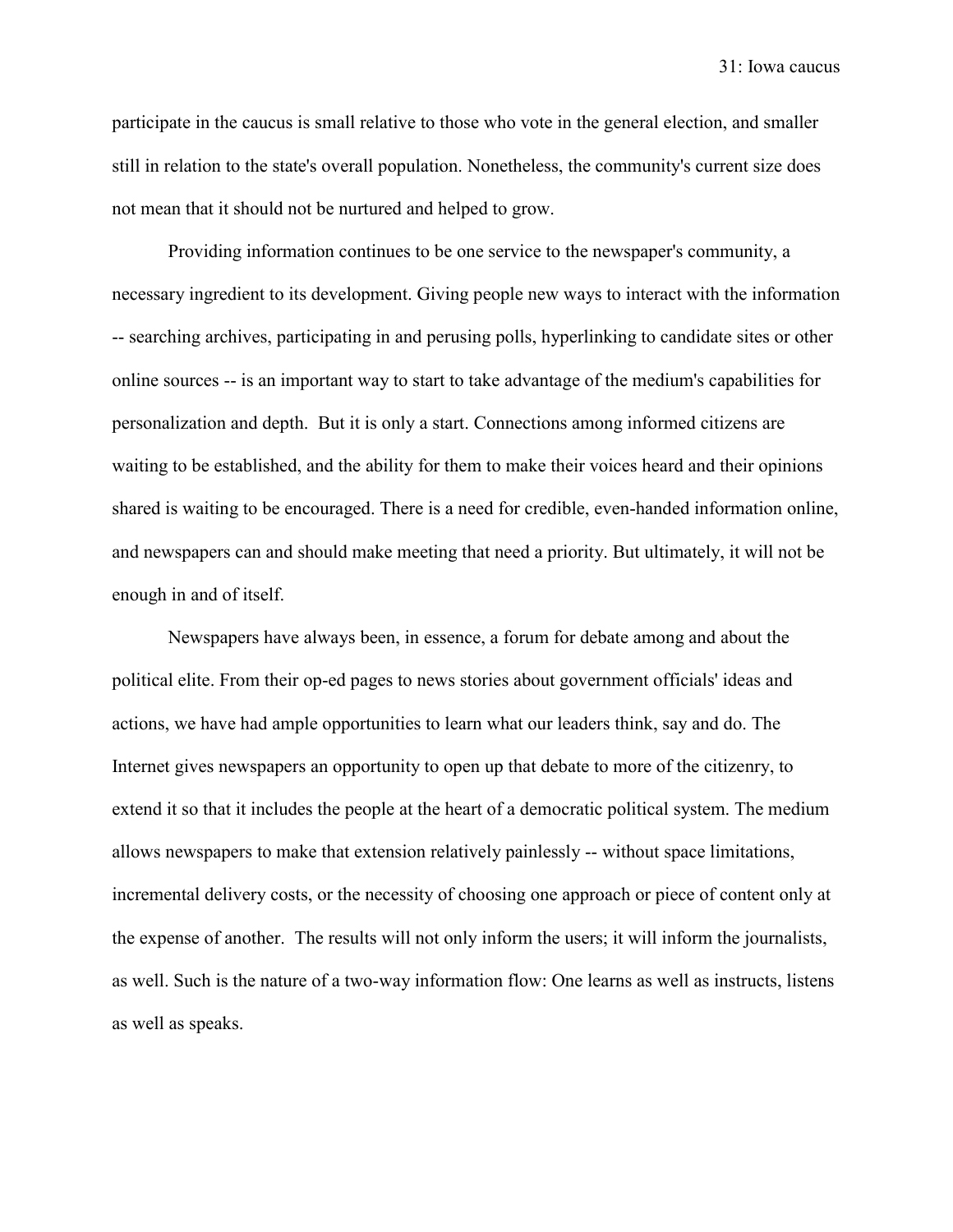## **APPENDIX A**

## **URLs of Web sites included in this study (October 1999)**

The Cedar Rapids *Gazette* www.crgazette.com/caucus<br>The Des Moines *Register* www.dmregister.com/extras IowaPulse (Lee Enterprises)<br>The Sioux City Journal

www.dmregister.com/extras/politics<br>www.iowapulse.com www.siouxcityjournal.com/Politics/e2000 The Waterloo *Courier* www.wcfcourier.com/features/caucusmain.html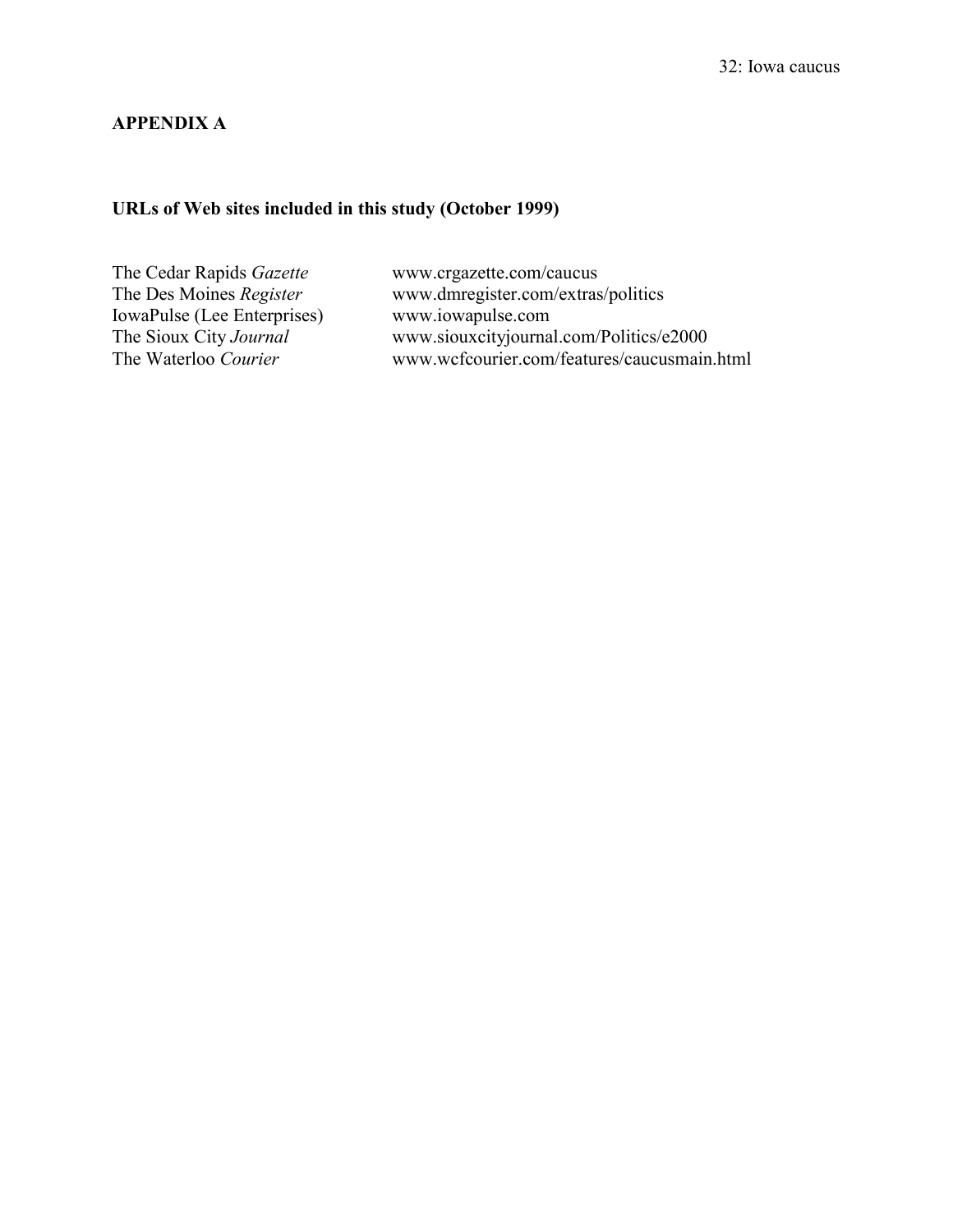### **APPENDIX B E-mail questions asked of respondents**

1) What do you see as your primary purpose or goal in having a Web site (**alternate text**: a part of your Web site) devoted to the Iowa caucus?

What one or two key things are you seeking to accomplish with this site?

2) Who do you see as your audience for your online caucus site?

Is this different from your traditional audience? If so, in what way?

What do you want your online users to get out of your site?

3) How are you differentiating yourself from other caucus-related sites online?

How are you differentiating yourself from other traditional sources of political information? Is your online role different from your own traditional role?

4) What choices have you made about the content or structure of your site in order to meet your goals?

Will your site change as we get closer to the caucus date? If so, how?

A fifth question asked about willingness to discuss the caucus site further by telephone.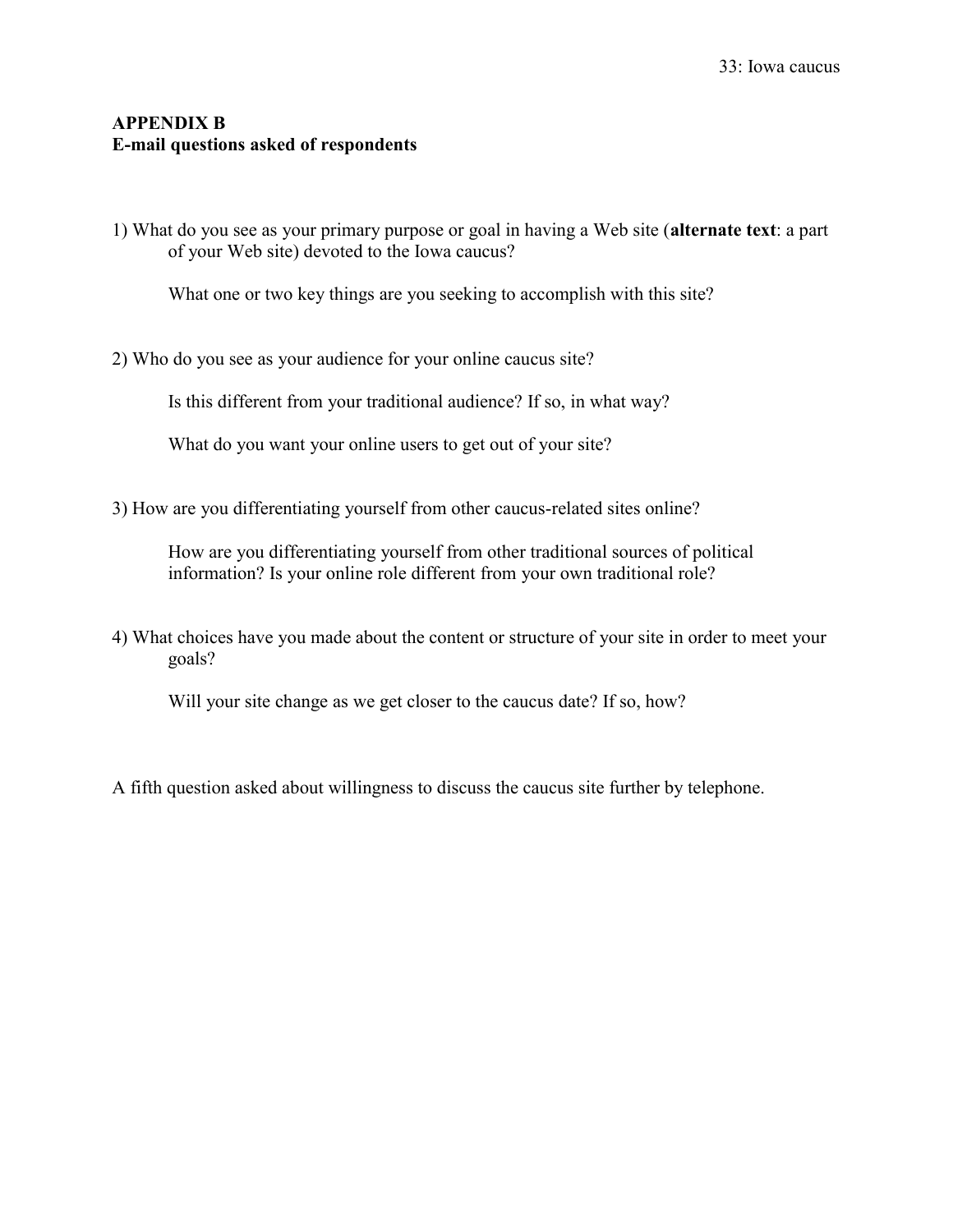### **FOOTNOTES**

1) Dewey's arguments are related to the progressive ideal of the informed citizen, which served in the 1930s to organize small communities in an effort to make democracy work in the United States. The Carnegie Foundation and the American Association for Adult Education supported the first of these projects in Des Moines, Iowa. The project, organized by schools superintendent (and later U.S. commissioner of education) John Studebaker in 1933, "ran hundreds of discussion groups on contemporary political, economic and social issues" (Schudson, 1998, p. 220). The group's goal was to develop an informed citizenry for a better democracy, which ultimately was seen as the true obligation of every citizen of the state. Similar groups spread throughout the country by 1937, reaching almost 1,500 communities.

2) The reliance on the medium as a source of news has continued to increase since the period encompassed by this study. A Pew Research Center study found that nearly one in five Americans went online for election news in 2000; among those already online, fully one-third got election news from the 'Net, and their most common sources for political information were the sites of major news outlets, including newspapers. ("Internet election news," 2000). Since the September 11, 2001, attacks on New York and Washington, the Internet has become an even more important news source. A Harris Interactive poll indicates that the percentage of Americans using the Internet as one of their information sources jumped from 64 percent of 80 percent in the two weeks after the attacks, second only to television; eight percent used it as their primary news source ("Harris Interactive survey," 2001). By February 2002, online news sites were attracting almost 57 million unique visitors a month, including about 20 million for msnbc.com and almost 16 million for cnn.com ("Olympics Have," 2002).

3) One of the interviews, with the Cedar Rapids *Gazette*, offered an opportunity to talk with someone in addition to the person who had answered the original e-mail query.

4) In a conversation unrelated to this study, Lee's vice president for interactive media told the lead author that the company is extremely interested in exploring whether the online product can be a "driver" for print. For instance, he said, feedback obtained in online polls might be used both for story ideas and for story content -- a philosophy reflected in the opinions and perspectives of the IowaPulse editor. The executive also expressed strong support for IowaPulse. The Web, he said, has the potential to "re-engage people in the political process in ways they haven't been engaged in a long time." If they can recommit to the process and feel they can participate meaningfully, he said, they will be "not quite as distanced and not quite as cynical."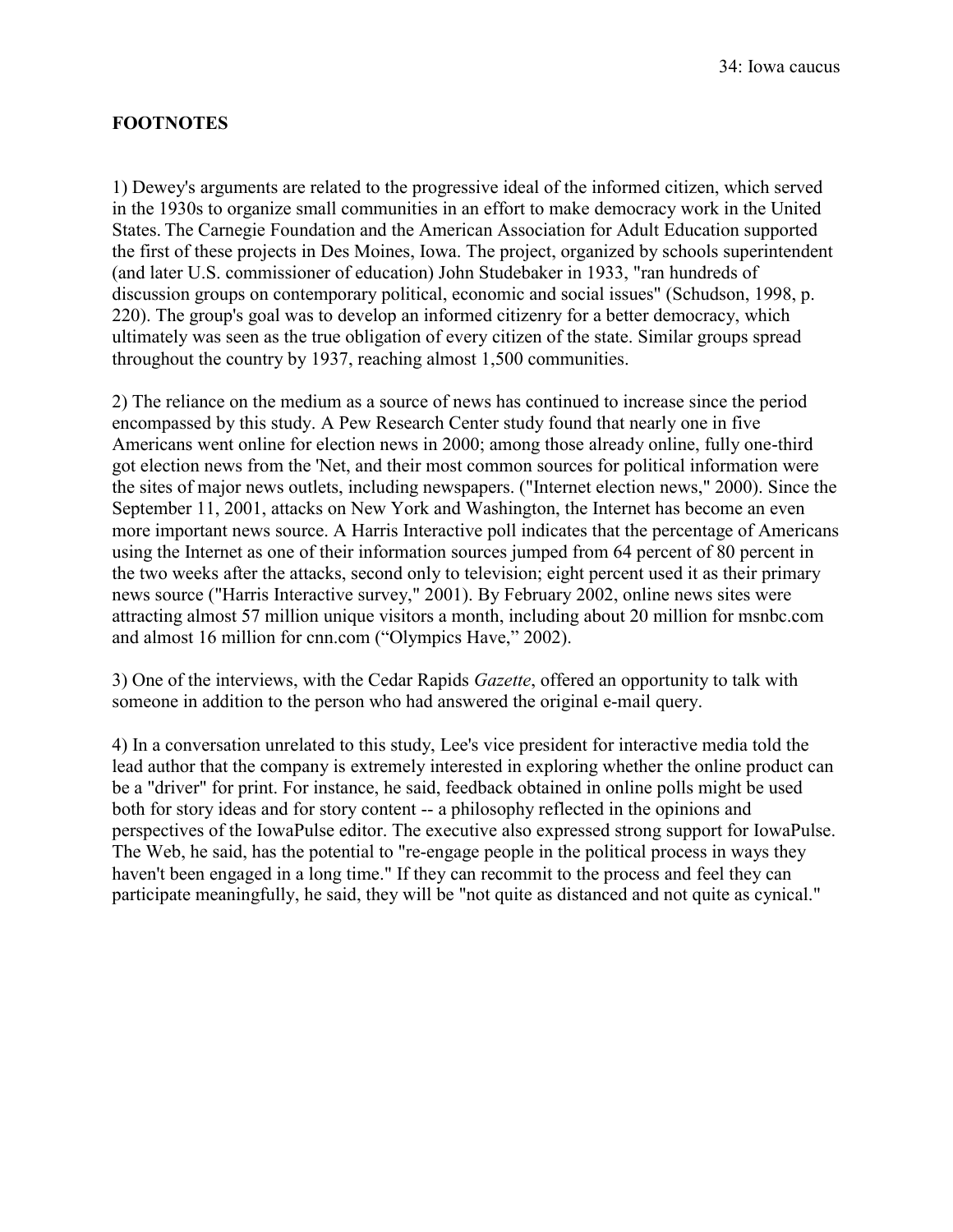#### **REFERENCES**

Benson, T. W. (1996). Rhetoric, civility and community: Political debate on computer bulletin boards. Communication Quarterly, 44 (3), 359-378.

Bimber, B. (1998). The Internet and political transformation: Populism, community and accelerated pluralism. Polity XXXI(1), 133-160. Republished online with permission. <http://www.polsci.ucsb.edu/~bimber/research/transformation.html> (1999, October 25).

Bowen, C. (1999, October 2). Campaign 2000: The Internet's political impact. Editor & Publisher, 29-32.

Braaten, J. (1991). Habermas's critical theory of society. New York: SUNY Press.

Carey, J. W. (1989). Communication as culture. Boston: Unwin Hyman.

Davis, R. (1999). The Web of politics: The Internet's impact on the American political system. New York: Oxford University Press.

Dewey, J. (1927). The public and its problems. New York: Swallow Press.

Editor & Publisher Yearbook (79<sup>th</sup> ed.). (1999). New York: Editor & Publisher Co.

Eldridge, M. (1998). Transforming experience: John Dewey's cultural instrumentalism. Nashville, TN: Vanderbilt University Press.

Falling through the Net: Toward Digital Inclusion. (2000). National Telecommunications and Information Administration report, executive summary. <http://www.ntia.doc.gov/ntiahome/digitaldivide/execsumfttn00.htm> (2000, December 27).

Fallows, J. (1996). Breaking the news: How the media undermine American democracy. New York: Vintage Books.

Fidler, R. (1997). Mediamorphosis: Understanding new media. Thousand Oaks, CA: Pine "Forge Press.

Froomkin, A. M. (2001). Habermas@discourse.net: Towards a critical theory of cyberspace. <http://www.law.miami.edu/~froomkin/discourse>. (2001, December 28).

Full-service U.S. dailies. AJR Newslink <http://ajr.newslink.org/daily.html> (1999, October 11).

Gaynor, D. (1996). Democracy in the age of information: A reconception of the public sphere. <http://www.georgetown.edu/bassr/gaynor/idealsp.htm> (2001, December 28).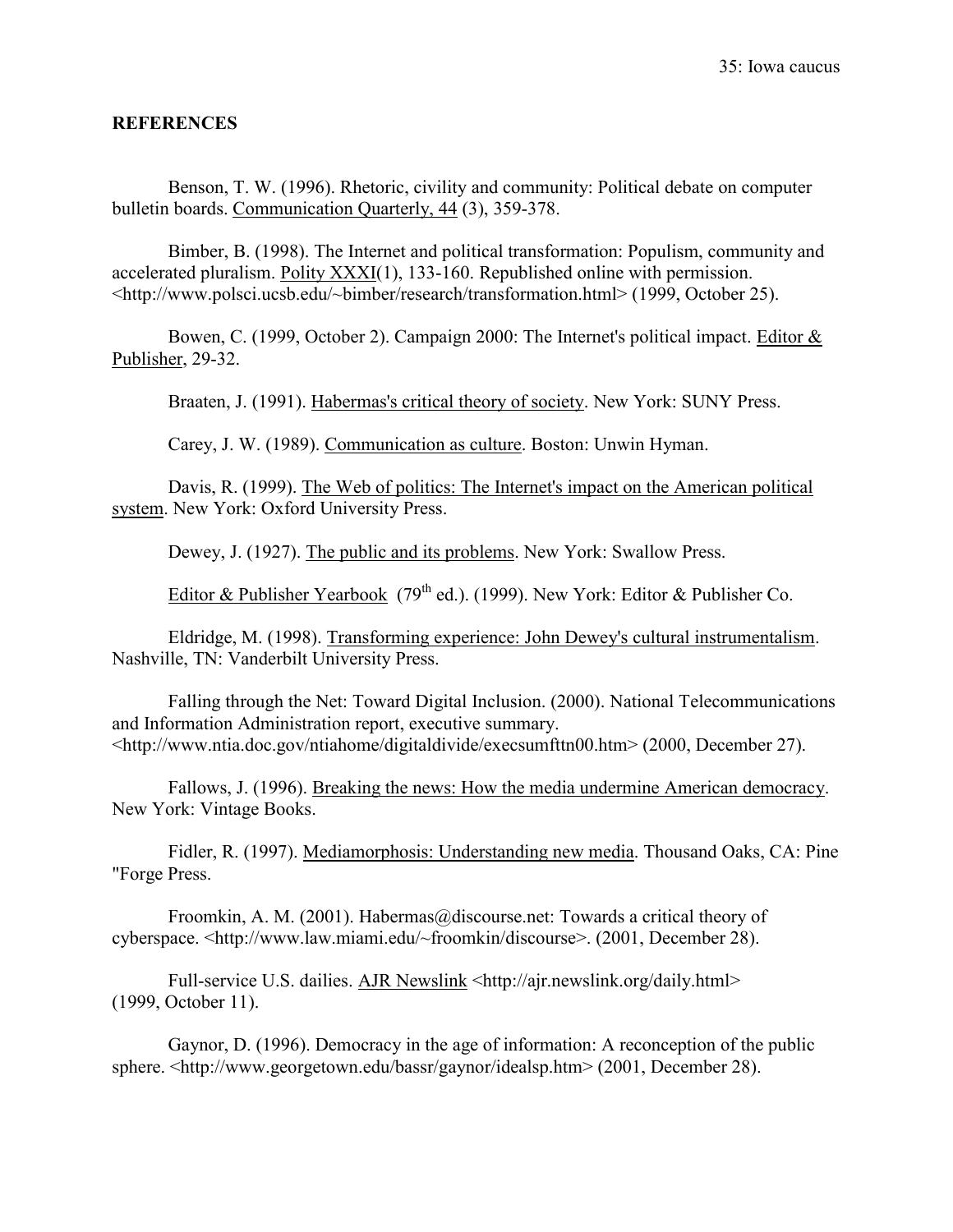Gronbeck, B. E. (1997). Postmodern culture, global capitalism and democratic action. A paper presented at the Couch-Stone symposium, University of Maryland. <http://www.uiowa.edu/~commstud/faculty/Gronbeck/politick/paper1.html> (1999, October 11).

Grossman. L. K. (1995). The electronic republic: Reshaping democracy in the information age. New York: Viking.

Habermas, J. (1974). The public sphere: An encyclopedia article. New German Critique, 3, 49-55.

--- (1989). The structural transformation of the public sphere: An inquiry into a category of bourgeois society. (T. Burger and F. Lawrence, Trans.). Cambridge, MA: MIT Press. (Original work published 1962).

--- (1996). Between facts and norms. (W. Rehg, Trans.) Cambridge, MA: MIT Press.

Hall, M. (1997, Winter). One-to-one politics in cyberspace. Media Studies Journal**,** 11 (1). Available online. <http://www.mediastudies.org/cov96/hall.html> (1999, October 25).

Hardt, H. (1975). Communication as theory and method of community. Communication, 2, 81-92.

Harris Interactive survey shows Internet's growth as primary source of news and information in weeks following September 11 attacks. (2001, October 5). Harris Interactive. <http://www.harrisinteractive.com> (2001, December 27).

Hill, K. A., and Hughes, J. E. (1997). Computer-mediated political communication: The USENET and political communities. Political Communication, 14(3): 3-27.

Holub, R. C. (1991). Jurgen Habermas: Critic in the public sphere. London: Routledge.

How many online? (2002, February). NUA ComputerScope Ltd. <http://www.nua.ie/surveys/how\_many\_online> (2002, April 19).

Internet election news audience seeks convenience, familiar names. (2000, 3 December). Pew Research Center for the People and the Press. <http://www.people-press.org/online00rpt.htm, www.people-press.org/online00mor.htm> (2001, December 27).

Internet news audience goes ordinary. (1999, 14 January). Pew Research Center for the People and the Press. <http://www.people-press.org/tech98sum.htm> (1999, October 25).

Johnson, T. J., Braima, M. A. M., and Sothirajah, J. (1999). Doing the traditional media sidestep: Comparing the effects of the Internet and other nontraditional media with traditional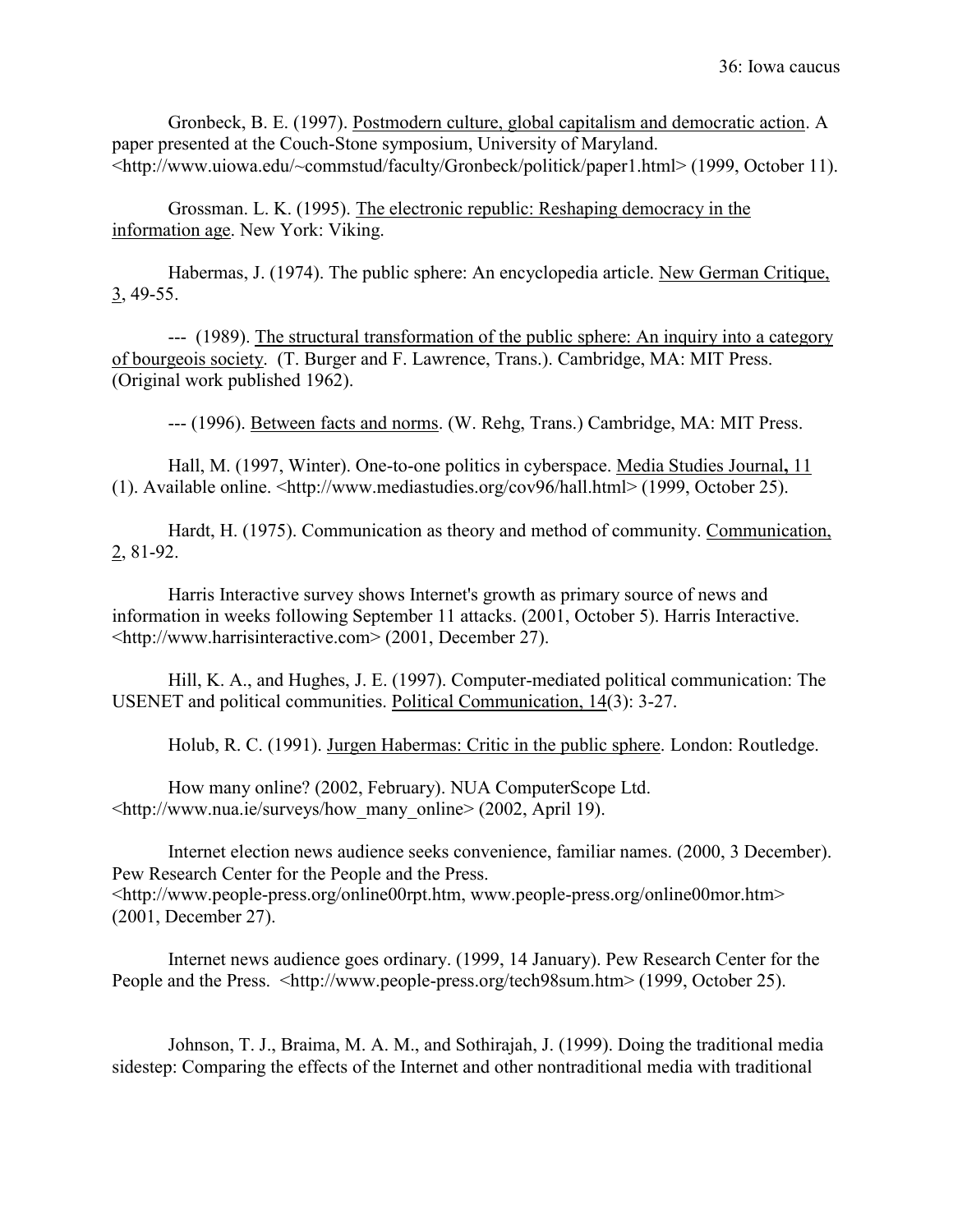media in the 1996 presidential campaign. Journalism & Mass Communication Quarterly, 76 (1), 99-123.

Jones, S. G. (1995). Understanding community in the information age. In S. G. Jones (Ed.) CyberSociety: Computer-mediated communication and community (pp. 10-35). Thousand Oaks, CA: Sage Publications, 10-35.

Kovach, B., and Rosenstiel, T. (1999). Warp speed: America in the age of mixed media. New York: The Century Foundation Press.

Laudon, K. C. (1977). Communications technology and democratic participation. New York: Praeger Publisher.

Lippmann, W. (1922). Public opinion. New York: Macmillan.

McCombs, M., and Reynolds, A. (1999). The poll with a human face: The National Issues Convention experiment in political communication. Mahwah, NJ: Lawrence Erlbaum Associates.

Menard, L. (1997). Pragmatism, a reader. New York: Vintage Books.

Merritt, D. (1995). Public journalism and public life: Why telling the news is not enough. Hillsdale, NJ: Lawrence Erlbaum Associates.

Monberg, J. (1998). Making the public count: A comparative case study of emergent information technology-based publics. Communication Theory, 8 (4): 426-454.

Mukerji, C., and Simon, B. (1998). Out of the limelight: Discredited communities and informal communication on the Internet. Sociological Inquiry 68 (2), 258-273.

New Media (1996, September). The Media & Campaign 96 Briefing. Media Studies Center/Roper Survey on Voters & Media. <http://www.mediastudies.org/newmedia.html> (1997, March 26).

Nielsen//NetRatings reports that nearly 15 million people worldwide gained Internet access in Q3 (2001, December 6). Nielsen//NetRatings online. <http://www.nielsen-netratings.com/news.jsp> (2001, December 14).

Olympics have positive impact on news channels and spawn debut of new Web sites, reports Jupiter Media Metrix February 2002 Internet ratings. (2002, March 14). Jupiter Media Metrix. [http://www.jmm.com/xp/jmm/press/2002/pr\\_0031402.xml](http://www.jmm.com/xp/jmm/press/2002/pr_0031402.xml) (2002, April 19).

Peters, J. (1993). Habermas on the public sphere. Media, Culture and Society, 15(4), 541-572.